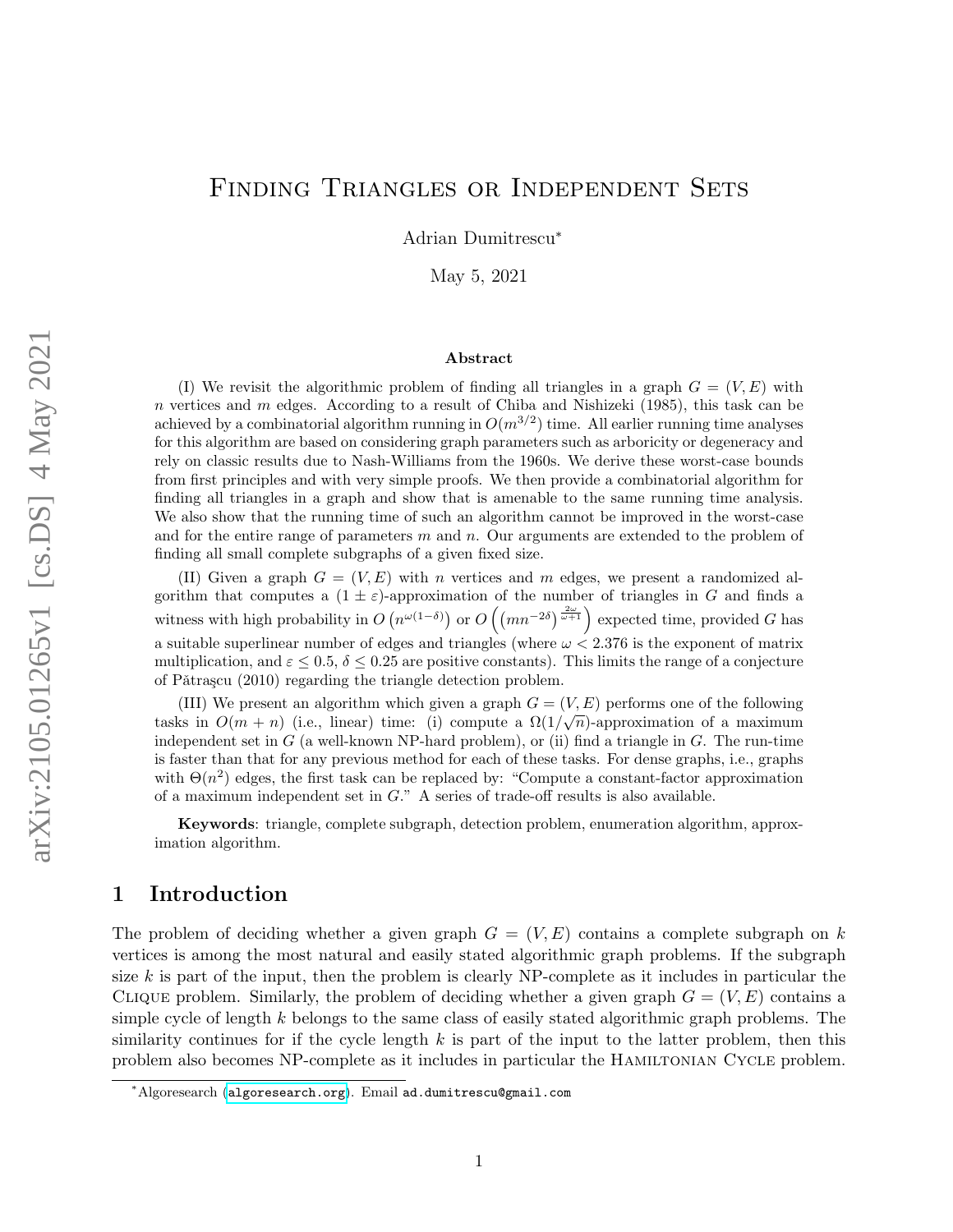Let  $|V| = n, |E| = m$ . For every fixed k, determining whether a given graph  $G = (V, E)$  contains a simple cycle of length k can be done in either  $O(mn)$  expected time [\[34\]](#page-12-0) or  $O(n^{\omega} \log n)$  [\[2\]](#page-10-0), where  $\omega$  < 2.376 is the exponent of matrix multiplication [\[10\]](#page-10-1). On the other hand, for every fixed k, determining whether a given graph  $G = (V, E)$  contains a complete subgraph on k vertices can be accomplished by a brute-force algorithm running in  $O(n^k)$  time. For  $k = 3$ , deciding whether a graph contains a triangle and finding one if it does (or counting all triangles in a graph) can be done in  $O(n^{\omega})$  time by the algorithm of Itai and Rodeh [\[23\]](#page-11-0): the algorithm compares M and  $M^2$ , where M is the graph adjacency matrix. Alternatively, this task can be done in  $O(m^{2\omega/(\omega+1)}) = O(m^{1.41})$ time by the algorithm of Alon, Yuster, and Zwick [\[3\]](#page-10-2). Itai and Rodeh [\[23\]](#page-11-0) and also Papadimitriou and Yannakakis [\[39\]](#page-12-1) as well as Chiba and Nishizeki [\[9\]](#page-10-3) showed that triangles in planar graphs can be found in  $O(n)$  time. For  $k = 4$ , deciding whether a graph contains a  $K_4$  and finding one if it does (or counting all  $K_4$ 's in a graph) can be done in  $O(n^{\omega+1})$  time by the algorithm of Alon, Yuster, and Zwick [\[3\]](#page-10-2), and in  $O(m^{(\omega+1)/2}) = O(m^{1.69})$  time by the algorithm of Kloks, Kratsch, and Müller [\[26\]](#page-11-1).

In contrast to the problem of detecting the existence of subgraphs of a certain kind, the analogous problem of listing all such subgraphs has usually higher complexity, as expected. For example, finding all triangles in a given graph (each triangle appears in the output list) can be accomplished in  $O(m^{3/2})$  time and with  $O(n^2)$  space by an extended version of the algorithm of Itai and Rodeh [\[23\]](#page-11-0). Bar-Yehuda and Even [\[5\]](#page-10-4) improved the space complexity of the algorithm from  $O(n^2)$  to  $O(n)$  by avoiding the use of the adjacency matrix. Chiba and Nishizeki [\[9\]](#page-10-3) further refined the time complexity in terms of graph arboricity (the minimum number of edge-disjoint spanning forests into which its edges can be partitioned); their algorithm lists all triangles in a graph in  $O(m\alpha)$  time, where  $\alpha$  is the arboricity. Since there are graphs G with  $\alpha(G) = \Theta(m^{1/2})$ , this does not improve the worst-case dependence on m (which, in fact, cannot be improved). More general, for every fixed  $\ell \geq 3$ , Chiba and Nishizeki gave an algorithm for listing all copies of  $K_{\ell}$  in  $O(\alpha^{\ell-2} \cdot m)$  time.

We distinguish several variants of the general problem of finding triangles in a given undirected graph  $G = (V, E)$ :

- 1. the triangle detection (or finding) problem is that of finding a triangle in  $G$  or reporting that none exists;
- 2. the triangle *counting* problem is that of determining the total number of triangles in  $G$ ;
- 3. the triangle *listing* problem is that of listing (reporting) all triangles in  $G$ , with each triangle appearing in the output list.

Other variants (not studied here) are worth mentioning. For instance, the edge triangle counting problem is that of computing for every edge  $e \in E$  the number of triangles in G which contain e [\[12\]](#page-10-5).

Obviously any algorithm for listing all triangles can be easily transformed into one for triangle detection or into one for listing a specified number of triangles (by stopping after the required number of triangles have been output). Unless specified otherwise: (i) all algorithms discussed are assumed to be deterministic; (ii) all graphs mentioned are undirected; (iii) all logarithms are in base 2.

It should be noted that the asymptotically fastest algorithms for matrix multiplication, specifically those running in, say,  $O(n^{2.5})$  time—and many are also used in this paper—have mainly a theoretical importance and are otherwise largely impractical [\[31,](#page-11-2) Ch. 10.2.4].

Our results. The following are shown for the problem of finding small subgraphs of a given size.

(i) For every  $n, m \geq 3$ , there exists a graph G of order n with m edges that contains  $\Theta(m^{3/2})$ triangles (Lemma [2](#page-6-0) in Section [3\)](#page-6-1). This extends previous results of this kind to the entire range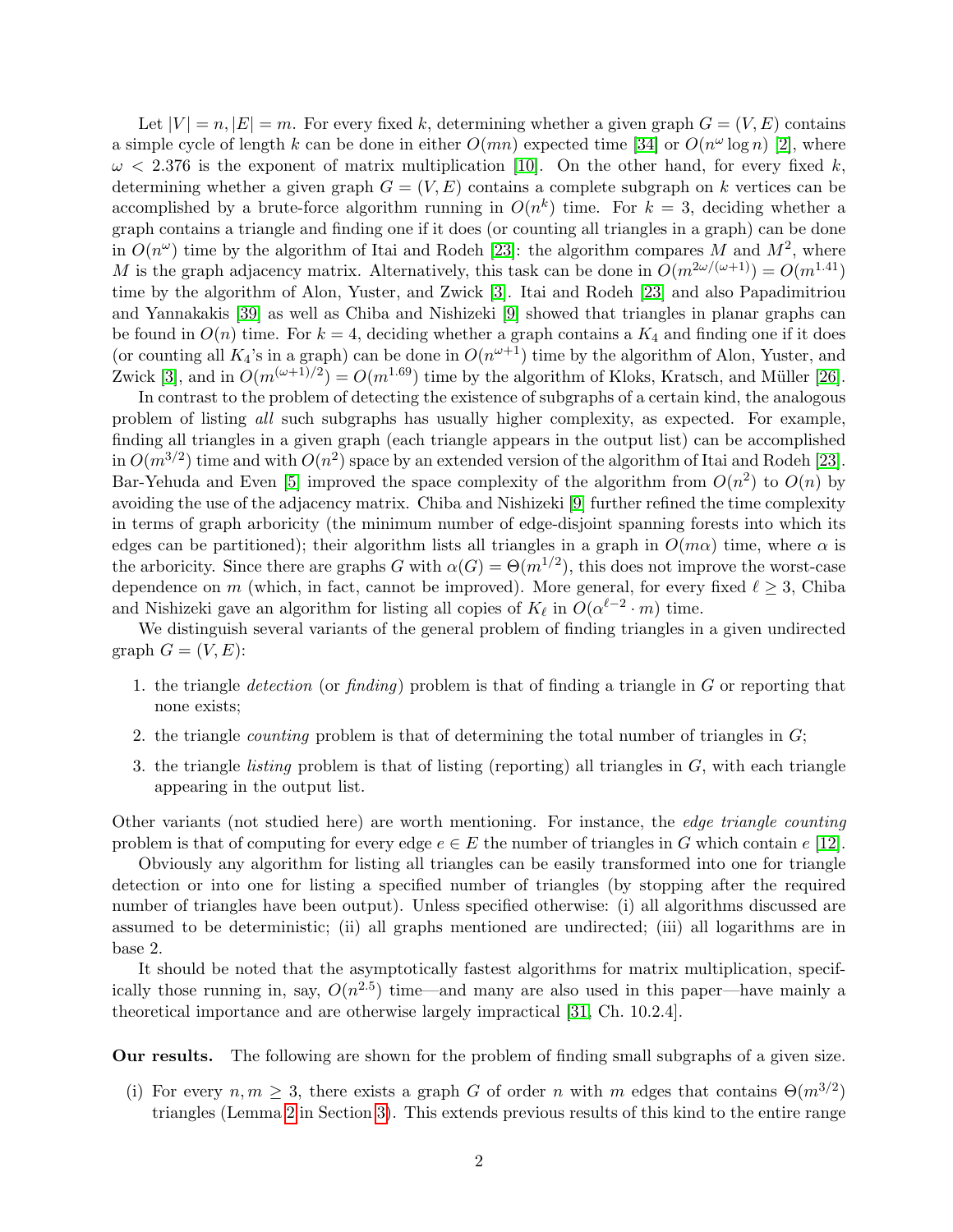of parameters m and n. As such, the dependency on m in the running time  $O(m^{3/2})$  of the algorithm of Chiba and Nishizeki (or that of the extended algorithm of Itai and Rodeh) is asymptotically tight.

- (ii) We provide a combinatorial algorithm for listing all triangles in a graph and show that is amenable to the same running time analysis, and thus runs in time  $O(m\alpha) = O(m^{3/2})$  time, where  $\alpha$  is the graph arboricity (Algorithm HYBRID in Subsection [2.1\)](#page-4-0).
- (iii) For every n and  $b \leq n/2$  there exists a graph G of order n with m edges and arboricity  $\alpha \leq b$ that has  $\Omega(m\alpha)$  triangles. More generally, for every n,  $b \leq n/2$  and a fixed  $\ell$ , there exists a graph G of order n with m edges and  $\alpha(G) \leq b$  that has  $\Omega(\alpha^{\ell-2} \cdot m)$  copies of  $K_{\ell}$  (Lemmas [3](#page-6-2) and [4](#page-7-0) in Section [3\)](#page-6-1). As such, the dependency on m and  $\alpha$  in the running time  $O(m\alpha)$  of the algorithm of Chiba and Nishizeki for listing all triangles, and  $O(\alpha^{\ell-2} \cdot m)$  respectively for listing all copies of  $K_{\ell}$ , is asymptotically tight.
- (iv) Let  $0 < \varepsilon \leq 0.5$  and  $0 < \delta \leq 0.25$  be positive constants. Given a graph  $G = (V, E)$  with n vertices,  $m = \Omega(n^{1+3.82\delta})$  edges, and  $t = \Omega(m^{1+\delta})$  triangles, there is a randomized algorithm that computes an estimate in the interval  $[(1 - \varepsilon)t, (1 + \varepsilon)t]$  of the number of triangles in G and finds a witness with high probability in  $O(n^{\omega(1-\delta)})$  or  $O(nn^{-2\delta})^{\frac{2\omega}{\omega+1}}$  expected time (Theorem [3](#page-3-0) in Section [1\)](#page-0-0). This implies that the validity of a lower bound for triangle detection inquired by P $\tilde{a}$ trascu [\[40\]](#page-12-2)—if it were to hold—is restricted to a certain range of the graph parameters  $m$  and  $t$ ; in particular,  $m$  and  $t$  cannot be too large.
- (v) Given a graph  $G = (V, E)$  with n vertices and m edges, an independent set of size  $[2m/n]$  or a triangle can be found in  $O(m+n)$  time (Theorem [4](#page-8-0) in Section [5\)](#page-8-1). As a corollary: Given a graph  $G = (V, E)$ , one of the following tasks can be performed in  $O(m+n)$  time: (i) compute a  $\Omega(1/\sqrt{n})$ -approximation of a maximum independent set in G, or (ii) find a triangle in G.

**Preliminaries and notation.** Let  $G = (V, E)$  be an undirected graph. The *neighborhood* of a vertex  $v \in V$  is the set  $N(v) = \{w : (v, w) \in E\}$  of all adjacent vertices, and its cardinality  $deg(v) = |N(v)|$  is called the *degree* of v in G.

A *clique* in a graph  $G = (V, E)$  is a subset  $C \subset V$  of vertices, each pair of which is connected by an edge in  $E$ . The CLIQUE problem is to find a clique of maximum size in  $G$ . An *independent* set of a graph  $G = (V, E)$  is a subset  $I \subset V$  of vertices such that no two of them are adjacent in G. The INDEPENDENT-SET problem is to find a maximum-size independent set in  $G$ .

Let  $E[X]$  and  $Var[X]$  denote the *expectation* and respectively, the *variance*, of a random variable X. If X and Y are random variables,  $Cov(X, Y) = E[XY] - E[X] \cdot E[Y]$  is their *covariance*. If E is an event in a probability space,  $Prob(E)$  denotes its probability. Chebyshev's inequality (see for instance [\[33,](#page-11-3) p. 49]) is the following: For any  $a > 0$ ,

<span id="page-2-0"></span>
$$
\text{Prob}\left(|X - \mathcal{E}[X]| \ge a\right) \le \frac{\text{Var}[X]}{a^2}.\tag{1}
$$

The  $\tilde{\mathcal{O}}$  notation used to describe the asymptotic complexity of algorithms hides polylogarithmic factors or more generally factors of the form  $n^{o(1)}$ , i.e.,  $\tilde{\mathcal{O}}(\text{poly}(n)) = O(n^{o(1)} \text{poly}(n)).$ 

**3Sum.** The 3Sum problem is to decide, given a set  $A \subset \mathbb{R}$  of size n, whether there exist  $a, b, c \in A$ such that  $a + b + c = 0$ . It was originally conjectured that 3Sum requires  $\Omega(n^2)$  time on the Real RAM [\[4,](#page-10-6) [19\]](#page-11-4). Grønlund and Pettie [\[19\]](#page-11-4) gave the first algorithms for 3SUM running in subquadratic time and thereby disproved this conjecture. Specifically, they gave a deterministic algorithm that runs in  $O(n^2(\log \log n/\log n)^{2/3})$  time, and a randomized algorithm that runs in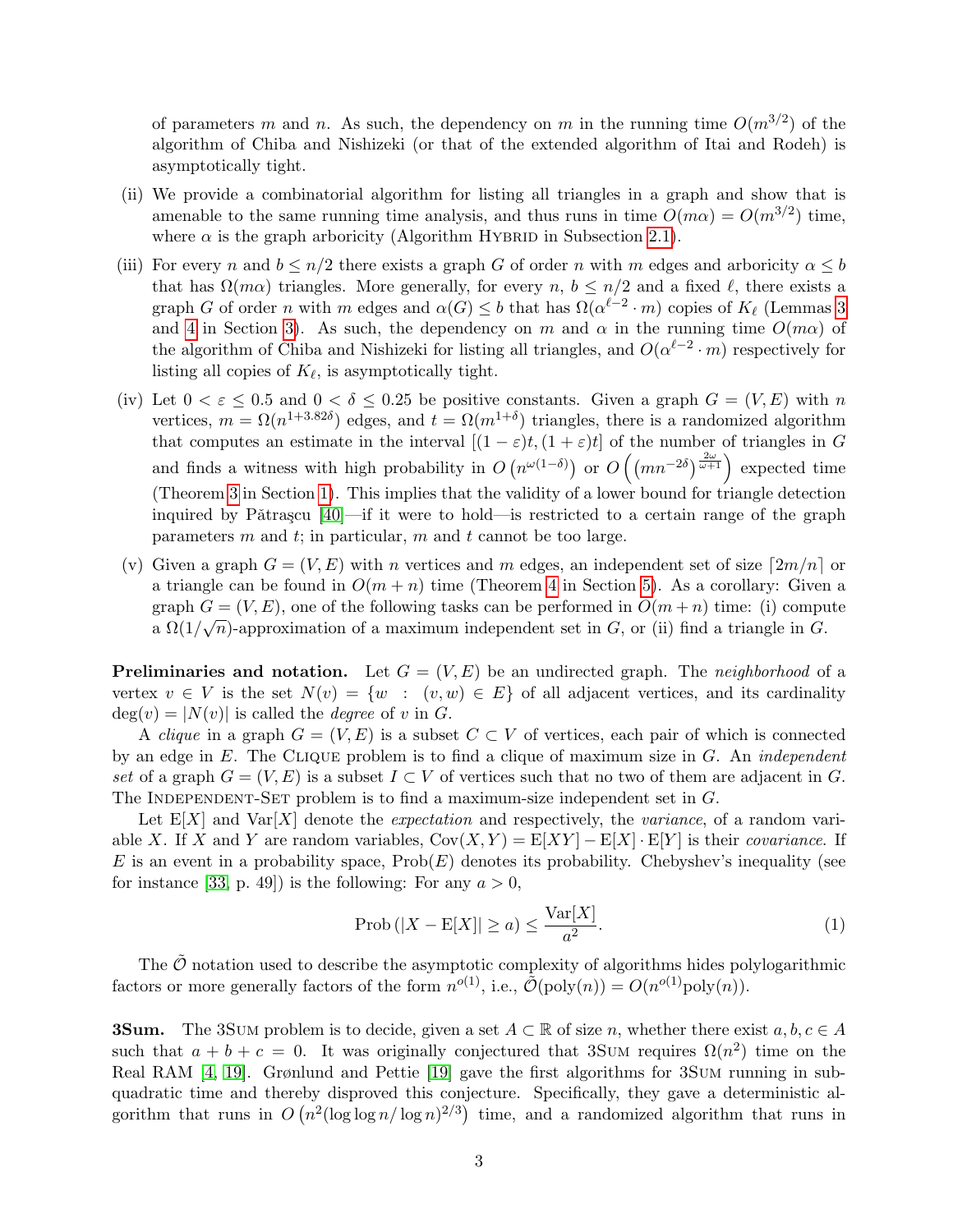$O(n^2(\log\log n)^2/\log n)$  expected time with high probability. Gold and Sharir [\[18\]](#page-11-5) provided a slightly faster deterministic algorithm running in  $O(n^2 \log \log n / \log n)$  time. The revised conjecture is that 3SUM requires  $\Omega(n^{2-o(1)})$  time on the Real RAM [\[19\]](#page-11-4). Obtaining a specified time bound for a problem is said to be "3Sum-hard" if doing so would violate the revised conjecture above.

The 3Sum problem and its variants are quite relevant in the field of algorithm complexity. Although the 3Sum problem itself does not seem to have practical applications, it has enjoyed wide interest due to numerous problems that can be reduced from it. Thus, lower bounds on 3Sum imply lower bounds on several problems in computational geometry, dynamic graph algorithms, triangle listing, and others; see [\[16,](#page-11-6) [19\]](#page-11-4) for an enumeration of such problems.

**Graph parameters.** For a graph G, its arboricity  $\alpha(G)$  is the minimum number of edge-disjoint spanning forests into which  $G$  can be decomposed [\[9\]](#page-10-3). For instance, it is known and easy to show that  $\alpha(K_n) = \lfloor n/2 \rfloor$ . A characterization of arboricity is provided by the following classic result [\[36,](#page-12-3) [37,](#page-12-4) [46\]](#page-12-5); see also [\[11,](#page-10-7) p. 60].

**Theorem 1.** (Nash-Williams 1964; Tutte 1961) A multigraph  $G = (V, E)$  can be partitioned into at most k forests if and only if every set  $U \subseteq V$  induces at most  $k(|U|-1)$  edges.

The degeneracy  $d(G)$  of an undirected graph G is the smallest number d for which there exists an *acyclic orientation* of G in which all the out-degrees are at most d. The degeneracy of a graph is linearly related to its arboricity, i.e.,  $\alpha(G) = \Theta(d(G))$ ; more precisely  $\alpha(G) \leq d(G) \leq 2\alpha(G) - 1$ ; see [\[3,](#page-10-2) [14,](#page-10-8) [30,](#page-11-7) [49\]](#page-12-6).

Recall that testing whether a graph contains a triangle can be done in  $O(m^{2\omega/(\omega+1)}) = O(m^{1.41})$ time by the algorithm of Alon, Yuster, and Zwick [\[3\]](#page-10-2). One can speculate [\[40\]](#page-12-2) that if  $\omega = 2$  then this task can be accomplished in  $O(m^{4/3})$  time. Exploiting the connection with 3Sum, Pătrașcu obtained the following conditional lower bound (recall the meaning of "3Sum-hard"):

<span id="page-3-1"></span>**Theorem 2.** [\[40\]](#page-12-2) In a graph with m edges, reporting m triangles in  $O(m^{4/3-\epsilon})$  time is 3Sum-hard.

Pǎtrascu also remarked that it would be very interesting to extend the lower bound of Theorem [2](#page-3-1) to the computationally easier case of triangle detection. From the other direction and attempting to test the limits of this question, we prove the following algorithmic result which includes triangle detection but relies on the input graph having a super-linear number of edges and triangles (the precise conditions are specified in the theorem).

<span id="page-3-0"></span>**Theorem 3.** Let  $0 < \varepsilon \leq 0.5$  and  $0 < \delta \leq 0.25$  be positive constants. Given a graph  $G = (V, E)$ with n vertices,  $m = \Omega(n^{1+3.82\delta})$  edges, and  $t = \Omega(m^{1+\delta})$  triangles, there is a randomized algorithm that finds the following with high probability:

- (i) an estimate in the interval  $[(1 \varepsilon)t, (1 + \varepsilon)t]$  of the number of triangles in G.
- (ii) a triangle in G.

The expected running time of the algorithm for items (i) and (ii) is

$$
O\left(n^{\omega(1-\delta)}\right) \text{ or } O\left(\left(mn^{-2\delta}\right)^{\frac{2\omega}{\omega+1}}\right).
$$

For item (i) an additional factor of  $\varepsilon^{-2}$  is incurred.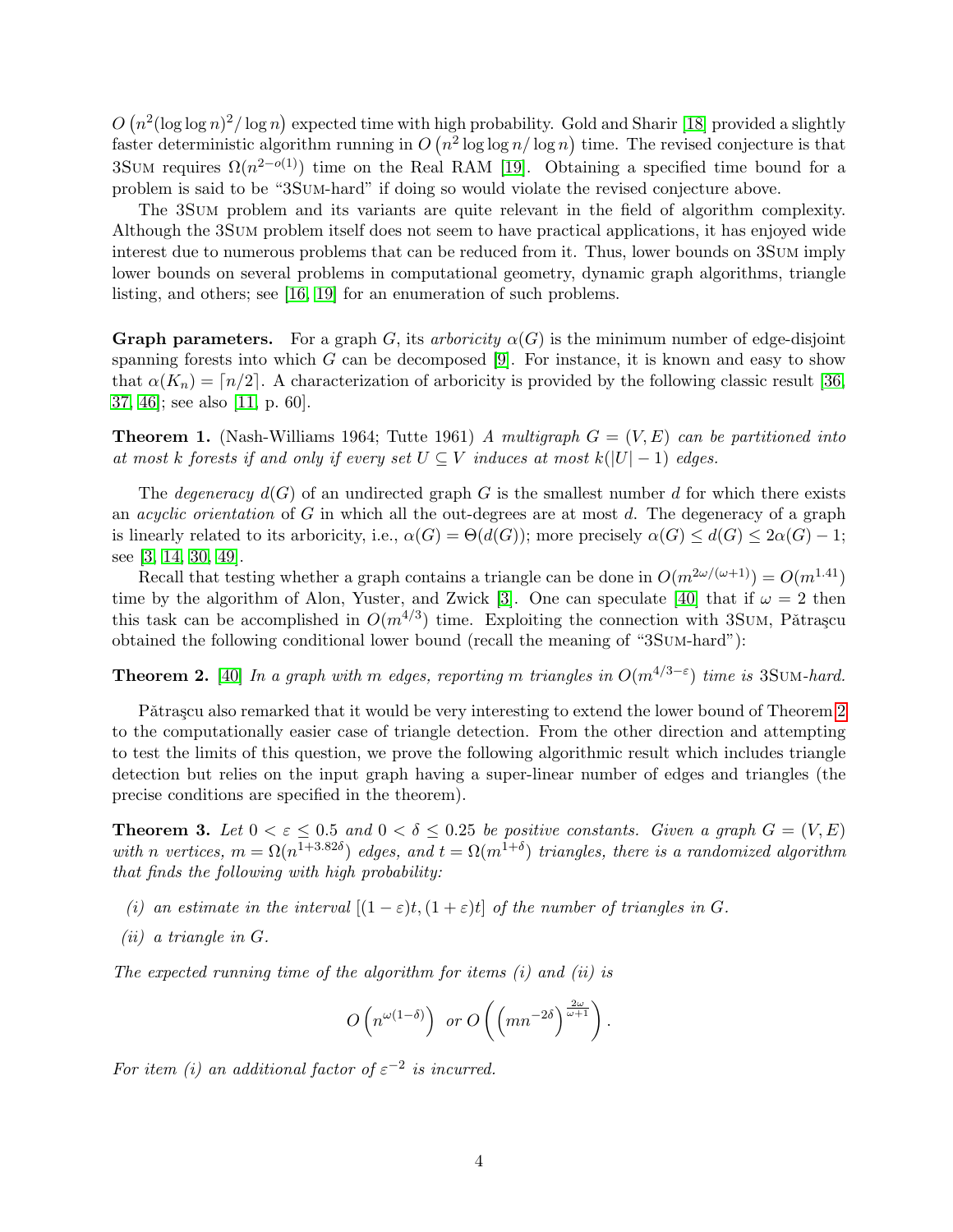It is worth noting that the running time of our algorithm beats the one of the algorithm of Alon et al. for the class of graphs described in Theorem [3](#page-3-0) for every  $\delta$ . Indeed, we have

$$
mn^{-2\delta} = o(m), \text{ thus } \left(mn^{-2\delta}\right)^{\frac{2\omega}{\omega+1}} = o\left(m^{\frac{2\omega}{\omega+1}}\right).
$$

Moreover, the running time of our algorithm beats the one in the conjecture even with the *current* fastest matrix multiplication algorithm for certain values of  $\delta$ . Indeed, for  $\delta \geq 0.054$  we have  $(mn^{-2\delta})^{1.41} = o(m^{4/3}).$ 

## <span id="page-4-2"></span>2 Triangle finding algorithms

A summary of previous work in the area of triangle finding and enumeration appears in Section [A](#page-13-0) of the appendix. We next present a new algorithm for listing all triangles. While its general idea is not new, the specific hybrid data structure use appears to not have been previously considered.

#### <span id="page-4-0"></span>2.1 A hybrid algorithm for listing all triangles

We start by noting that using both an adjacency list representation and an adjacency matrix representation of the graph allows one to obtain a very time-efficient neighborhood merge (intersection) procedure. We give a short outline and include our algorithm below. Let  $V = \{1, 2, \ldots, n\}$  and let M be the adjacency matrix of G. A triangle ijk with  $i < j < k$  is reported when edge ij is processed, and so each triangle is reported exactly once.

The following hybrid algorithm employs an edge-based approach for listing all triangles in G. For each edge  $ij$ , the algorithm scans the adjacency list of the endpoint of lower degree (among i and j) and for each neighbor it checks for the needed entry in the adjacency matrix  $M$  corresponding to the third triangle edge.

 $HYBRID(G)$ 

```
Input: an undirected graph G = (V, E)1 foreach edge ij \in E, (i < j) do
2 if deg(i) \leq deg(j) then x \leftarrow i, y \leftarrow j3 else x \leftarrow j, y \leftarrow i4 foreach k \in ADJ(x) do
5 if j < k and M(y, k) = 1 then report triangle ijk
6 end
7 end
```
There are at most  $\min(\deg(i), \deg(j))$  triangles based on edge ij and overall at most

$$
\sum_{uv \in E, u < v} \min(\deg(u), \deg(v))
$$

triangles in G. The runtime of the algorithm is proportional to this quantity; the space used is quadratic. A short and elegant decomposition argument by Chiba and Nishizeki [\[9,](#page-10-3) Lemma 2] shows that

<span id="page-4-1"></span>
$$
\sum_{uv \in E, u < v} \min(\deg(u), \deg(v)) \le 2m\alpha,\tag{2}
$$

where  $\alpha$  is the arboricity of G. Consequently, our algorithm runs in time  $O(m\alpha)$ .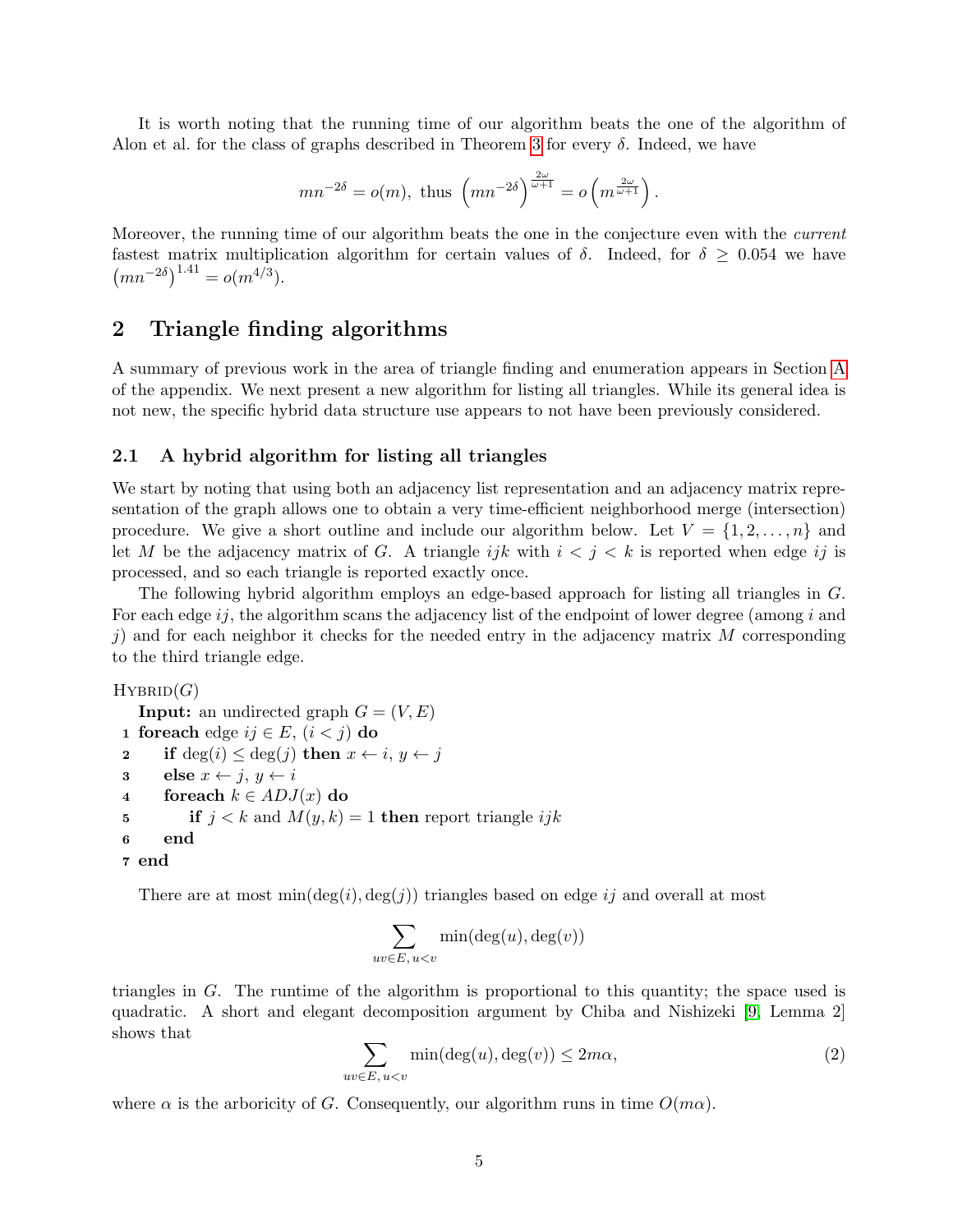Whereas the space used is quadratic, the hybrid algorithm appears to win by running time and simplicity. In particular, no additional data structures nor hashing are used, no sorting (by degree or otherwise) and no doubly linked lists are needed, etc. It should be noted for instance that similar algorithms studied in [\[43,](#page-12-7) [44\]](#page-12-8) that use hashing in order to run in linear space are 6 to 8 times slower than their "unoptimized" counterparts on most graphs in their study with about  $0.5 \times 10^6$  vertices. On a graph with about  $5 \times 10^6$  vertices, "the two algorithms *edge-iterator-hashed* and forward-hashed, which use hashed data structures for every node, perform badly" the authors write [\[44,](#page-12-8) p. 8].

#### 2.2 The analysis

We derive a new analysis of the algorithm of Chiba and Nishizeki [\[9\]](#page-10-3). The analysis also applies to our hybrid algorithm. They proved that for any graph  $G$ , its arboricity is bounded from above as follows:  $\alpha(G) \leq [(2m+n)^{1/2}/2]$ , which implies that  $\alpha(G) = O(m^{1/2})$  for a connected graph G. The proof relies on a classic result of Nash-Williams [\[36,](#page-12-3) [37\]](#page-12-4) who showed that

$$
\alpha(G) = \max_{H \subset G} \lceil q/(p-1) \rceil,\tag{3}
$$

where H runs over all nontrivial subgraphs of  $G, p$  is the number of vertices and q is the number of edges of H.

Chiba and Nishizeki [\[9\]](#page-10-3) gave a combinatorial algorithm running in  $O(m\alpha(G))$  time for listing all triangles in an arbitrary graph G with n vertices and m edges. By the upper bound on  $\alpha(G)$ mentioned above, their algorithm runs in  $O(m^{3/2})$  time on any graph. If G is planar,  $\alpha(G) \leq 3$ (see [\[20,](#page-11-8) p. 124]), so the algorithm runs in  $O(m)$  (i.e., linear) time on planar graphs.

Define the following function on edges of G. For  $uv = e \in E$ , let

$$
f(e) = \min(\deg(u), \deg(v)) \text{ and } F(G) = \sum_{uv \in E, u < v} f(e). \tag{4}
$$

Our next goal here is to bypass the Nash-Williams arboricity bound and derive the inequality  $F(G) = O(m^{3/2})$  from first principles and thereby obtain  $O(m^{3/2})$  as an upper bound on the worstcase running time of our algorithm for listing all triangles in a graph. (Recall that  $F(G) \leq 2m\alpha$ by  $(2).$ 

<span id="page-5-0"></span>**Lemma 1.** Let  $G$  be a graph on n vertices with  $m$  edges. Then

$$
F(G) = O(m^{3/2}).
$$

*Proof.* (folklore) There are two types of edges uv:

- 1. min $(\deg(u), \deg(v)) \leq 2\sqrt{m}$
- 2. min $(\deg(u), \deg(v)) > 2\sqrt{m}$

Since there are at most m edges of type 1 and each contributes at most  $2\sqrt{m}$  to the sum in  $F(G)$ , the total contribution from edges of this type is at most  $2m^{3/2}$ .

Each edge of type 2 connects two nodes of degree  $> 2\sqrt{m}$ , and there are at most  $2m/(2\sqrt{m}) =$ Let us the degree of each of them thus contributes at most  $\sqrt{m}$  times and the sum of all  $\sqrt{m}$  such nodes. The degree of each of them thus contributes at most  $\sqrt{m}$  times and the sum of all degrees of such nodes is at most  $2m$ . It follows that the total contribution from edges of type 2 to the sum in  $F(G)$  is at most  $2m^{3/2}$ .

Overall, we have  $F(G) \leq 4m^{3/2}$ .

$$
\Box
$$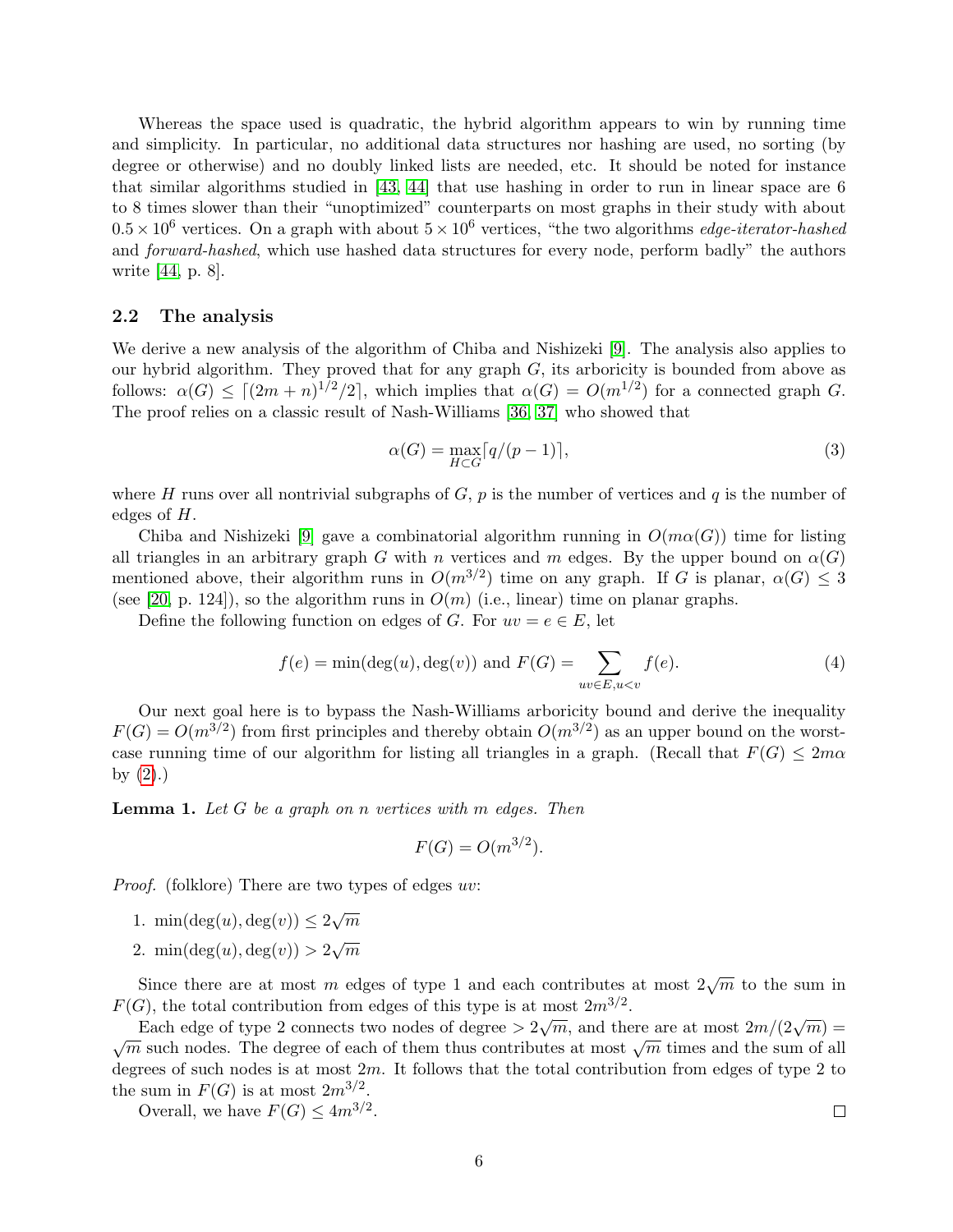**Remarks.** Lemma [1](#page-5-0) immediately gives the same upper bound,  $4m^{3/2}$  on the number of triangles in a graph. It is in fact known [\[42\]](#page-12-9) that this number is at most  $(2^{1/2}/3) m^{3/2}$  (and this bound is sharp). More generally, for every fixed  $\ell \geq 3$ , the number of copies of  $K_{\ell}$  is at most  $O(\alpha^{\ell-2} \cdot m)$ ; as it follows from [\[9\]](#page-10-3).

# <span id="page-6-1"></span>3 Constructions

<span id="page-6-0"></span>**Lemma 2.** For every  $n \geq 3$  and  $3 \leq m \leq {n \choose 2}$  $\binom{n}{2},$  there exists a graph  $G$  of order n with  $m$  edges that contains  $\Theta(m^{3/2})$  triangles.

*Proof.* Let  $x =$ √  $\overline{2m}$ ; we may assume that x is an integer. Since  $m \leq {n \choose 2}$  $\binom{n}{2}$ , we have  $x \leq n-1$ . Let  $G = (V, E)$  where  $V = V_1 \cup V_2$ ,  $|V_1| = x$ , and  $|V_2| = n - x$ ; Set  $V_1$  makes a complete subgraph and set  $V_2$  is an independent set in G. A number of  $m - \binom{x}{2}$  $\binom{x}{2} \leq |V_1| \cdot |V_2|$  edges are added arbitrarily to connect vertices in  $V_1$  to vertices in  $V_2$ , whence G has m edges. (The inequality  $m - \binom{x}{2}$  $\binom{x}{2} \leq x(n-x)$ needed for verifying the validity of the construction reduces to  $x \leq n - \frac{1}{2}$  $\frac{1}{2}$ , which is satisfied by the choice of x.) Let T be the set of triangles in  $G$ . We have

$$
|T|\geq \binom{x}{3}=\Theta(m^{3/2}),
$$

as required.

<span id="page-6-2"></span>**Lemma 3.** For every n and  $b \leq n/2$ , there exists a graph G of order n with  $\alpha \leq b$  that has  $\Theta(m\alpha)$ triangles, where m is the number of edges in G and  $\alpha$  is the arboricity of G.

<span id="page-6-3"></span>*Proof.* We may assume that b is even and  $b/2 \mid n$ , thus  $n = (2k+1)b/2$ . Let  $G = (V, E)$  where  $V = V_1 \cup V_2$ , and  $|V_1| = kb$ ,  $|V_2| = b/2$ . Set  $V_1$  consists of k complete subgraphs of order b whereas  $V_2$  is an independent set of size  $b/2$  in G. All edges in  $V_1 \times V_2$  are present in G. See Fig. [1.](#page-6-3)



Let  $T$  be the set of triangles in  $G$ . We have

$$
m = |E| = k \binom{b}{2} + k \frac{b^2}{2} = \Theta(kb^2),
$$
  

$$
|T| = k \binom{b}{3} + k \binom{b}{2} \frac{b}{2} = \Omega(kb^3) = \Omega(bm).
$$

Note that the arboricity of G is bounded from above by b. Indeed,  $\alpha \leq \frac{b}{2} + \frac{b}{2} = b$ , since  $\alpha(K_b) = b/2$ and the edges in  $V_1 \times V_2$  can be partitioned into  $b/2$  stars centered at the vertices in  $V_2$ .

Lemma [3](#page-6-2) generalizes to complete subgraphs of any fixed size.

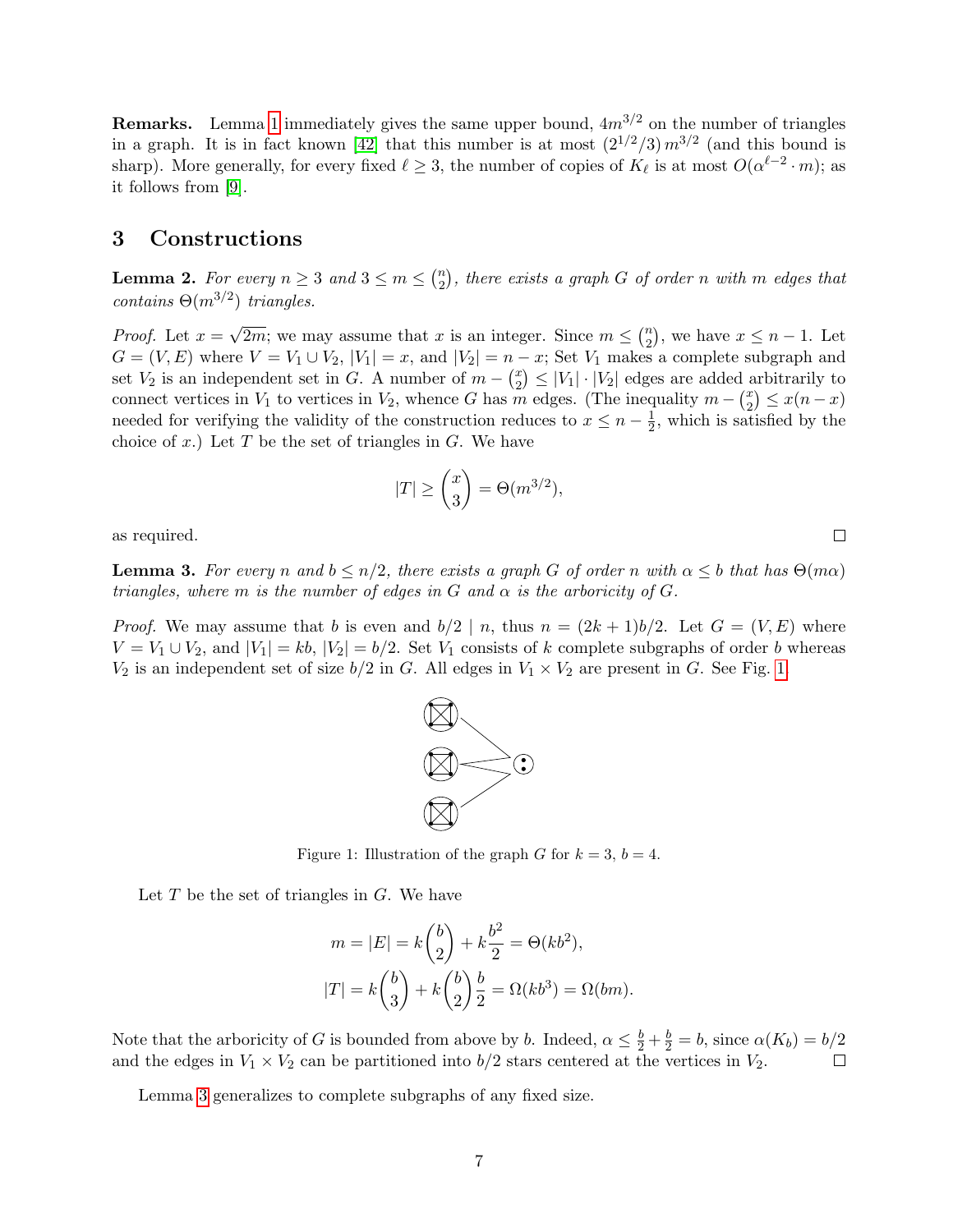<span id="page-7-0"></span>**Lemma 4.** Let  $\ell \in \mathbb{N}$  be fixed. For every n and  $b \leq n/2$ , there exists a graph G of order n with  $\alpha\leq b$  that has  $\Omega(\alpha^{\ell-2}\cdot m)$  copies of  $K_\ell$ , where m is the number of edges in G and  $\alpha$  is the arboricity of  $G$ .

*Proof.* We use the same construction from the proof of Lemma [3.](#page-6-2) Let  $K$  be the set of complete subgraphs of order  $\ell$ . We have

$$
m = |E| = k \binom{b}{2} + k \frac{b^2}{2} = \Theta(k b^2),
$$
  

$$
|K| = k \binom{b}{\ell} + k \binom{b}{\ell - 1} \frac{b}{2} = \Omega(k b^{\ell}) = \Omega(b^{\ell - 2} m),
$$

as required.

### 4 Approximate counting and triangle detection

In this section we outline a randomized algorithm for approximately counting the triangles in G and thereby prove Theorem [3.](#page-3-0) The algorithm provides an estimate that is in the interval  $[(1-\varepsilon)t,(1+\varepsilon)t]$ , where t is the number of triangles in G and  $\varepsilon > 0$  is a given constant. In particular the algorithm can provide a constant factor-approximation. The algorithm is very simple and natural, however, it does not appear to have been considered and analyzed previously. The algorithm calls for an exact count in the graph induced by a small sample of vertices, as given by the algorithm of Itai and Rodeh [\[23\]](#page-11-0) or by the algorithm of Alon, Yuster, and Zwick [\[3\]](#page-10-2). Recall that these algorithms run in  $O(n^{\omega}) = O(n^{2.376})$  time and  $O(m^{2\omega/(\omega+1)}) = O(m^{1.41})$  time, respectively, on input graphs with n vertices and m edges. We refer to any of these algorithms as  $\text{EXACT-COUNT}(G)$ .

 $APPROX-COUNT(G)$ 

**Input:** an undirected graph  $G = (V, E)$  and  $0 < \delta \leq 0.25$ 

**Output:** a  $(1 \pm \varepsilon)$ -approximation of the number of triangles in G

- 1 Extract a random vertex sample  $U \subset V$  by retaining each vertex with probability  $p = n^{-\delta}$
- 2 Let  $Z$  be the number of triangles in the induced graph  $G[U]$  obtained by the algorithm EXACT-COUNT
- **3 return**  $Zn^{3\delta}$  and halt

Analysis (sketch). An analysis of a similar nature (using Chebyshev's inequality and the second moment method for studying the threshold behavior in random graphs) can be found in [\[33,](#page-11-3) Ch. 6.5]. Let t denote the number of triangles in G. Let  $X = |U|$  (the size of U). Let Y and Z be the random variables denoting the number of edges and triangles that survive in  $G[U]$ .

By the linearity of expectation, we have

$$
E[X] = np = n^{1-\delta},\tag{5}
$$

 $\Box$ 

<span id="page-7-1"></span>
$$
E[Y] = mp^2 = mn^{-2\delta},\tag{6}
$$

<span id="page-7-2"></span>
$$
E[Z] = tp^3 = tn^{-3\delta}.
$$
\n<sup>(7)</sup>

The third equality yields  $E[Zn^{3\delta}] = n^{3\delta} \cdot E[Z] = t$ , as intended (t is the desired output).

The expectations  $E[X]$ ,  $E[Y]$  and  $E[Z]$  are used for determining the expected running times  $E[X^{\omega}]$  and  $E[Y^{\frac{2\omega}{\omega+1}}]$  and the approximation factor. Deviation inequalities are used throughout the proof. Due to space constraints the detailed analysis of algorithm Approx-Count appears in Appendix [B.](#page-15-0)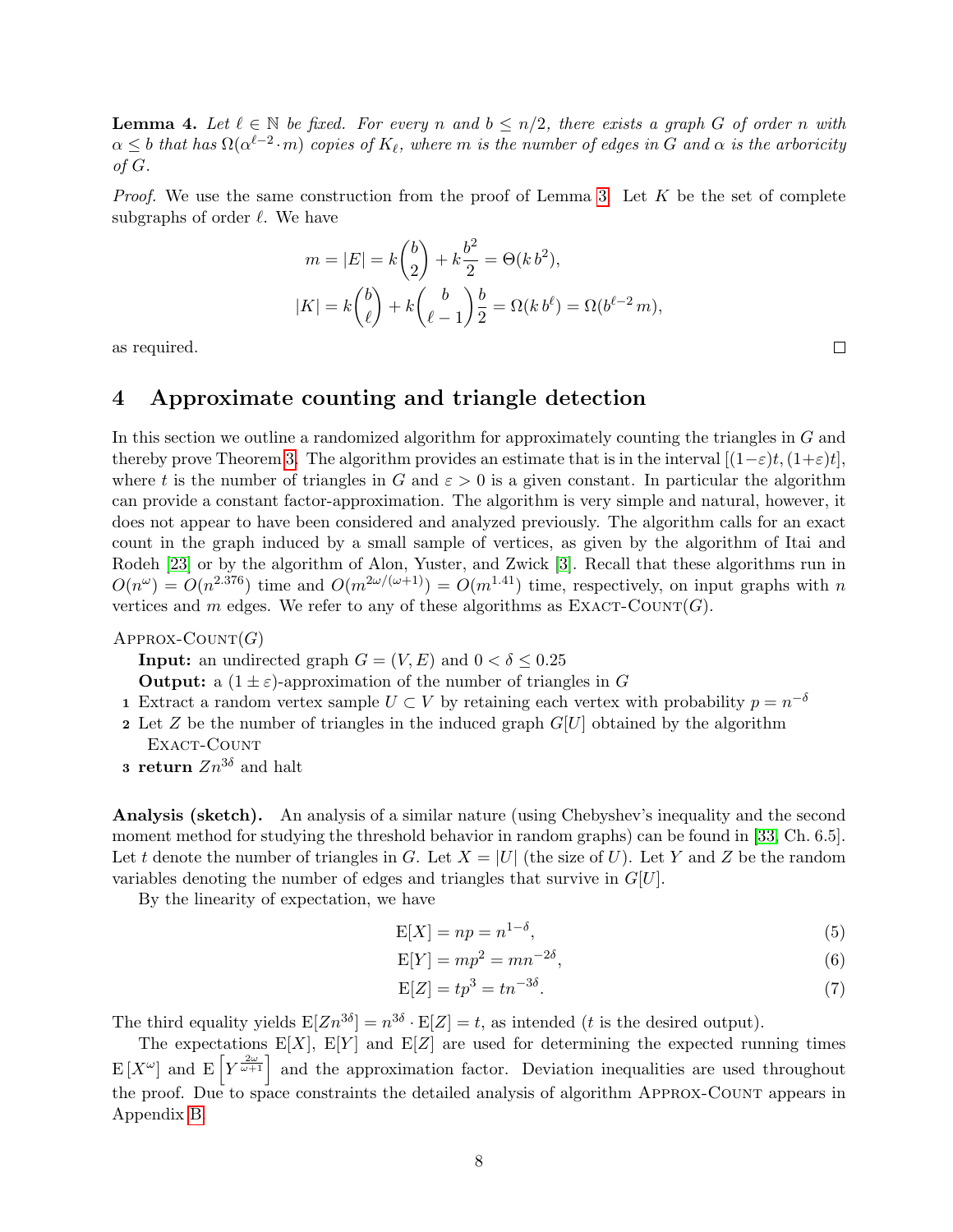### <span id="page-8-1"></span>5 Triangles or independent sets

Recall the INDEPENDENT-SET problem mentioned in the introduction. As the dual of CLIQUE, the problem is known to be NP-complete [\[24\]](#page-11-9). Any clique C in G is an independent set of the same size in  $\overline{G}$ , the *complement* of G and vice versa. As such, any approximation algorithm for one of these problems can be converted to an approximation algorithm with the same approximation ratio for the other problem by simply running it on the complement graph [\[47,](#page-12-10) Ch. 10.2]. The Clique problem is also hard to approximate. First, there is no constant approximation algorithm for CLIQUE unless P=NP [\[47,](#page-12-10) p. 421]. Further, according to an old result of Håstad [\[21\]](#page-11-10), for every positive constant  $\varepsilon > 0$ , it is NP-hard to approximate CLIQUE to within  $n^{1/2-\varepsilon}$ . This result was strengthened by Zuckerman [\[50\]](#page-12-11) who proved that it is NP-hard to approximate Clique to within  $n^{1-\varepsilon}$ . The same results hold for INDEPENDENT-SET. The best approximation algorithm known achieves an approximation ratio of  $O(n/\log^2 n)$  [\[7\]](#page-10-9); see also [\[35\]](#page-12-12). The current best exact algorithm runs in exponential time [\[48\]](#page-12-13).

According to a celebrated theorem of Turán [\[45\]](#page-12-14), every graph of order n and average degree  $\delta$ contains an independent set of size at least  $n/(\delta+1)$ . As such, sparse graphs have large independent sets. A constructive proof of Turán's Theorem given by Erdős yields a linear-time greedy algorithm included below—for finding an independent set of this size; see for instance [\[22,](#page-11-11) p. 118]. Note that if G is dense, i.e., it has  $\Theta(n^2)$  edges, then  $\delta = \Omega(n)$ , the independent set size guaranteed by the  $n/(\delta+1)$  bound is only  $O(1)$  and computing a constant-factor approximation is ruled out unless P=NP.

 $INDEPENDENT-SET(G)$ 

**Input:** an undirected graph  $G = (V, E)$ 

- 1 Set  $I \leftarrow \emptyset$
- 2 If G is empty then stop; otherwise choose a vertex  $v$  of minimum degree in the current graph
- **3** Add v to I, delete v and all its neighbors (along with all edges incident to at least one of these vertices) from G and go to Step 2

Shifting now to the triangle detection problem, it is obviously solvable in polynomial time by a brute force algorithm running in  $O(n^3)$  time (or by any of the faster algorithms discussed previously). The currently fastest algorithm, due to Alon, Yuster, and Zwick [\[3\]](#page-10-2), finds a triangle in a given graph—if one exists— in  $O(n^{\omega})$  time or in  $O(m^{2\omega/(\omega+1)}) = O(m^{1.41})$  time.

However, due to its importance as a natural and easily stated algorithmic graph problem, the triangle detection problem along with its many variants (listing all triangles, or listing only a prescribed number of them, or counting the triangles) has received lots of attention starting in the 1980s and more recently in the perspective of developing lower bounds for dynamic problems. A plethora of recent results have focused on understanding the relation between Triangle Detection and TRIANGLE LISTING and especially on separating the one-time cost (in terms of m and  $\alpha(G)$  for example) from the per-triangle cost (in terms of the number of triangles  $t$ ) [\[12,](#page-10-5) [29\]](#page-11-12).

A specific relevant question was posed by Kopelowitz et al. [\[29\]](#page-11-12): Is the  $m\alpha(G)$  time necessary for reasons other than worst case output considerations? The authors partially answered this question affirmatively [\[29,](#page-11-12) Theorem 1.9].

Oddly enough, if one allows the algorithm the freedom to decide whether to find a large independent set or a triangle, then there exists a very simple and fast deterministic algorithm. The results are summarized in Theorem [4](#page-8-0) and Corollary [1.](#page-9-0)

<span id="page-8-0"></span>**Theorem 4.** Given a graph  $G = (V, E)$  with n vertices and m edges, an independent set of size  $\lceil 2m/n \rceil$  or a triangle can be found in  $O(m + n)$  time.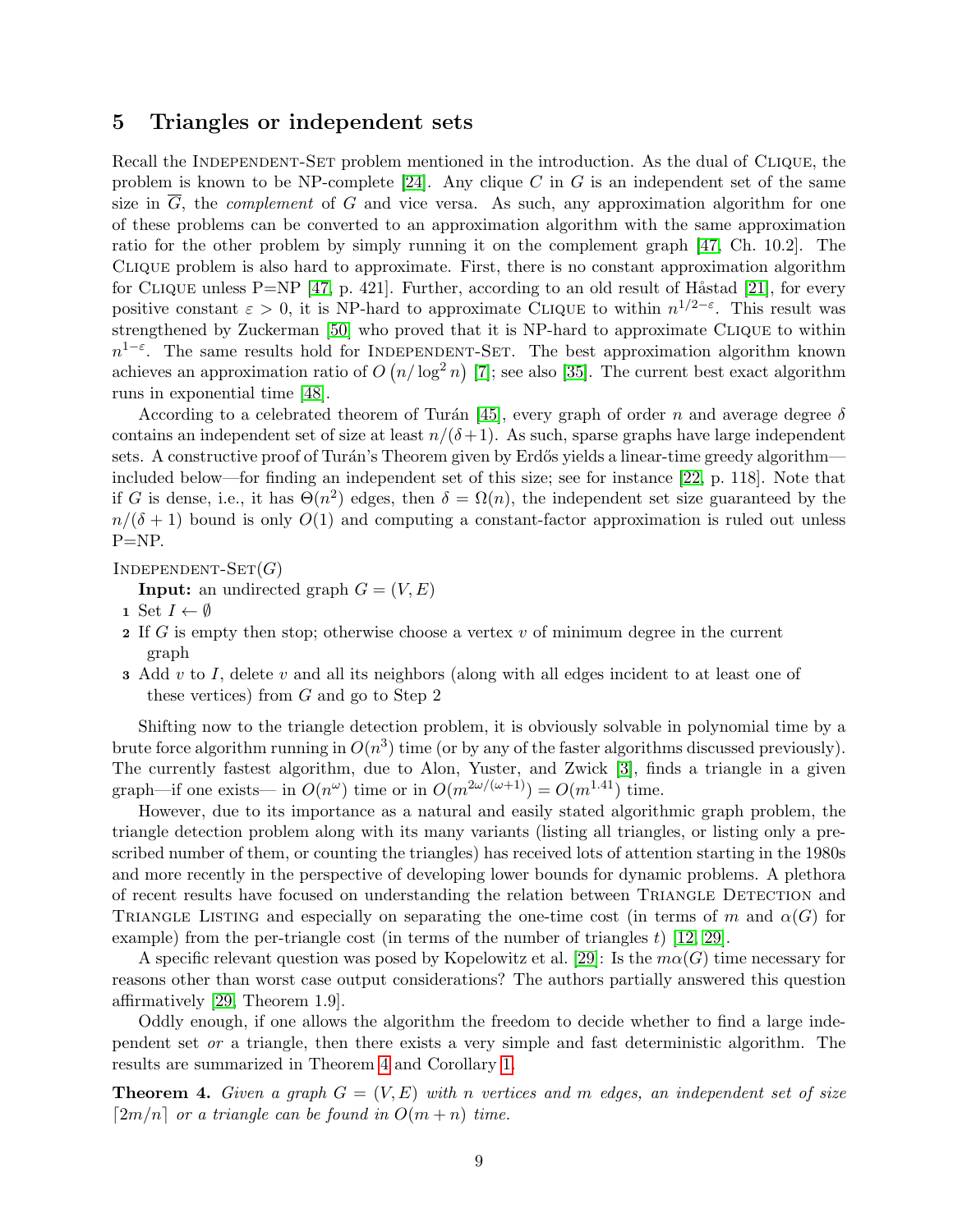It is worth noting that the size of the independent set found by the algorithm in Theorem [4](#page-8-0) grows inversely proportionally with the size of the independent set found by the greedy algorithm. In particular,

- If  $m = \Theta(n^2)$ , an independent set of size  $\Omega(n)$  or a triangle can be found in  $O(m+n)$  time. If an independent set is returned, it is notably a constant-factor approximation; indeed,  $\mathsf{OPT} \leq n$ . In contrast, the greedy algorithm is guaranteed only a set of size  $O(1)!$
- If  $m = \Theta(dn)$ , an independent set of size  $\Omega(d)$  or a triangle can be found in  $O(m+n)$  time. In contrast, the greedy algorithm finds a set of size  $\Omega(n/d)$ .

*Proof.* (of Theorem [4\)](#page-8-0). Let v be a vertex of maximum degree in G and let  $\Gamma(v)$  be its neighborhood. Since the average degree in G is  $2m/n$ , we have  $|\Gamma(v)| \geq [2m/n]$ . Arbitrarily retain a subset  $U \subset \Gamma(v)$  of this size:  $|U| = \lceil 2m/n \rceil$ . If U is an independent set we are done; in the other case we are also done since a triangle incident to v has been found: if, say,  $x, y \in U$  and  $xy \in E$ , then  $\langle v, x, y \rangle$  is a triangle in G. Assuming that the adjacency matrix of G is used, the independent set test takes

$$
O(|U|^2 + m + n) = O(m^2/n^2 + m + n) = O(m + n)
$$
\n(8)

 $\Box$ 

time, as required.

<span id="page-9-0"></span>**Corollary 1.** Given a graph  $G = (V, E)$ , one of the following tasks can be performed in  $O(m + n)$ time: (i) compute a  $\Omega(1/\sqrt{n})$ -approximation of a maximum independent set in G, or (ii) find a triangle in G.

*Proof.* Let G be a graph of order n. Since a largest independent set has size at most n, finding an independent set of size  $\Omega(\sqrt{n})$  achieves the first objective. If the average degree is at most  $\sqrt{n}$ the greedy algorithm INDEPENDENT-SET(G) yields an independent set of size about  $\sqrt{n}$  thereby achieving the first objective. If the average degree is at least  $\sqrt{n}$ , let v be a vertex of maximum achieving the first objective. If the average degree is at least  $\sqrt{n}$ , let v be a vertex of maximum degree. Arbitrarily retain a subset  $U \subset \Gamma(v)$  of this size:  $|U| = \lceil \sqrt{n} \rceil$ . If U is an independent set the first objective has been achieved. In the other case a triangle incident to  $v$  has been found and the second objective has been achieved.  $\Box$ 

Remarks. Independent-Set remains NP-complete for triangle-free graphs [\[41\]](#page-12-15); see also [\[24,](#page-11-9) p. 194–195]. The argument in the proof of Theorem [4](#page-8-0) is reminiscent of arguments used in coloring triangle-free graphs. Let G be a triangle-free graph of order n. By repeatedly removing independent sets of size about  $\sqrt{n}$  yields an efficient algorithm for coloring G with  $O(\sqrt{n})$  colors. Consequently,  $\chi(G) = O(\sqrt{n})$ . A slightly larger independent set is implied from results of Ajtai, Komlós and Sze-merédi [\[1\]](#page-10-10), who showed that if G is a triangle-free graph of order n, then G contains an independent mered [1], who showed that if G is a triangle-free graph of order *n*, then G contains an independent<br>set of size  $\Omega(\sqrt{n \log n})$ . Consequently,  $\chi(G) = O(\sqrt{n/\log n})$ . Apart from the constant factor, this bound is the best possible (by a celebrated result of Kim [\[25\]](#page-11-13)). See also [\[17\]](#page-11-14) for a perspective on these results.

### 6 Concluding remarks

Kolountzakis et al. [\[27\]](#page-11-15) gave a randomized algorithm that computes a  $(1 \pm \varepsilon)$ -approximation of the number of triangles in a graph in  $O\left(m + \frac{m^{3/2} \Delta \log n}{\epsilon^2}\right)$  $\left(\frac{2\Delta\log n}{t\varepsilon^2}\right)$  expected time, where  $\Delta < n$  is the maximum number of triangles in which any single edge is contained. Recently, Eden et al. [\[13\]](#page-10-11) gave a randomized algorithm that computes a  $(1 \pm \varepsilon)$ -approximation of the number of triangles in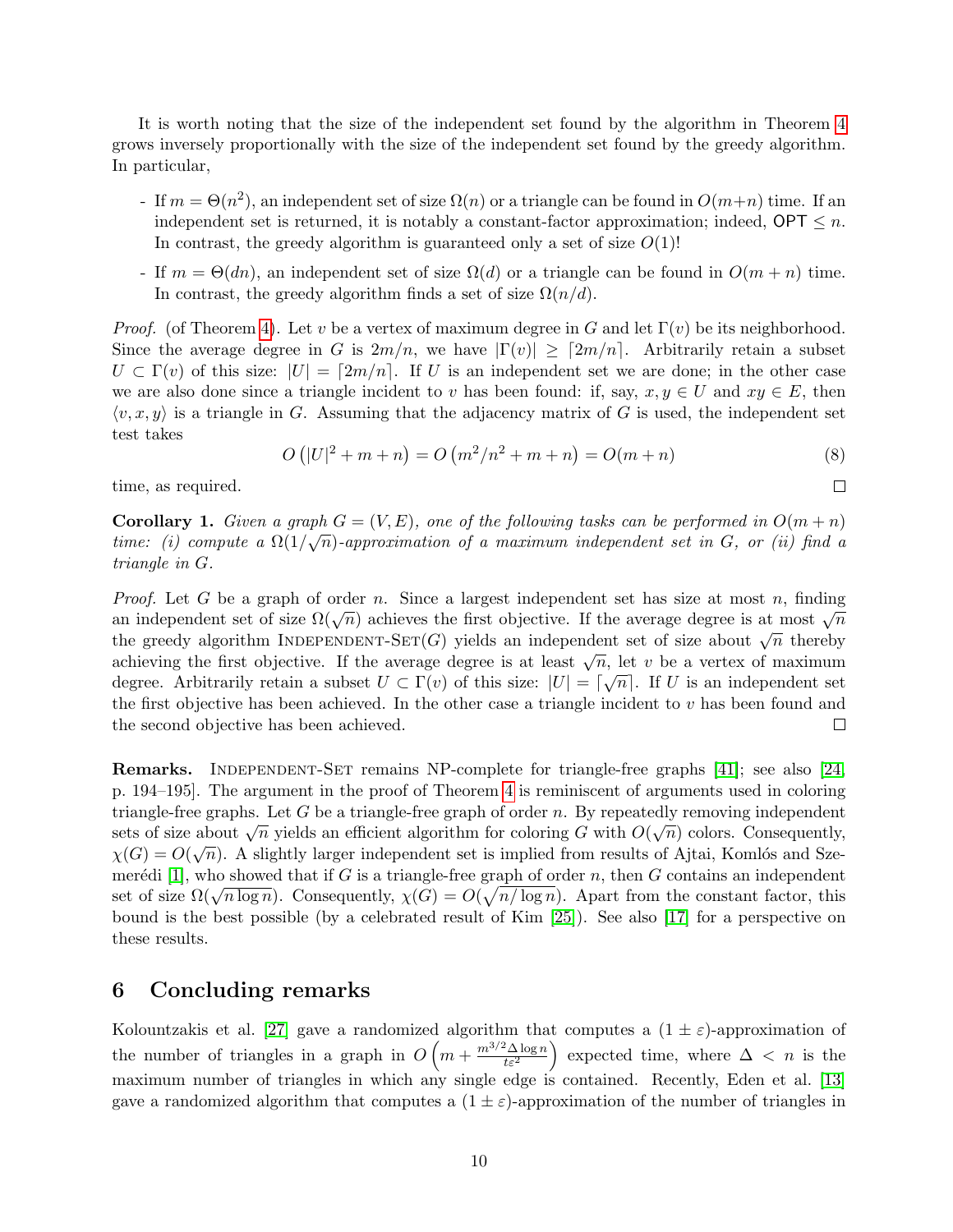a graph in  $O\left(\frac{n}{\epsilon^{1/2}}\right)$  $\frac{n}{t^{1/3}} + \frac{m^{3/2}}{t}$  $\left(\frac{3}{t}\right)$  · poly(log n,  $1/\varepsilon$ ) expected time. It would be interesting to know if these algorithms can be adapted for finding a triangle in the graph and what are the corresponding running times vis-às-vis Pătrașcu's question regarding triangle detection mentioned in the introduction.

Acknowledgment. The author thanks an anonymous reviewer for communicating the short folklore proof of Lemma [1](#page-5-0) which now replaces a previous lengthier argument.

### References

- <span id="page-10-10"></span>[1] M. Ajtai, J. Komlós, and E. Szemerédi, A note on Ramsey numbers, *Journal of Combinatorial* Theory Ser. A 29 (1980), 354–360.
- <span id="page-10-0"></span>[2] N. Alon, R. Yuster, and U. Zwick, Color-coding, *Journal of the ACM*  $42$  (1995), 844–856.
- <span id="page-10-2"></span>[3] N. Alon, R. Yuster, and U. Zwick, Finding and counting given length cycles, Algorithmica 17(3) (1997), 209–223.
- <span id="page-10-6"></span>[4] I. Baran, E. D. Demaine, and M. Pătrașcu, Subquadratic algorithms for 3SUM, Algorithmica 50(4) (2008), 584–596.
- <span id="page-10-4"></span>[5] R. Bar-Yehuda and S. Even, On approximating a vertex cover for planar graphs, Proc. 14th Annual ACM Symposium on Theory of Computing (STOC), San Francisco, 1982, pp. 303–309.
- <span id="page-10-12"></span>[6] A. Björklund, R. Pagh, V. V. Williams, and U. Zwick, Listing triangles, Proc. 41st International Colloquium on Automata, Languages, and Programming (ICALP), Copenhagen, 2014, Springer, vol. 8572 of LNCS, pp. 223–234.
- <span id="page-10-9"></span>[7] R. B. Boppana and M. M. Halldórsson, Approximating maximum independent sets by excluding subgraphs, BIT Comput. Sci. Sect. 32(2) (1992), 180–196.
- <span id="page-10-14"></span>[8] D. de Caen, An upper bound on the sum of squares of degrees in a graph, Discrete Mathematics  $185(1-3)$  (1998), 245–248.
- <span id="page-10-3"></span>[9] N. Chiba and T. Nishizeki, Arboricity and subgraph listing algorithms, SIAM Journal on Computing 14(1) (1985), 210–223.
- <span id="page-10-1"></span>[10] D. Coppersmith and S. Winograd, Matrix multiplication via arithmetic progressions, J. Symb. Comput. **9(3)** (1990), 251–280.
- <span id="page-10-7"></span>[11] R. Diestel, Graph Theory, Springer, New York, 1997.
- <span id="page-10-5"></span>[12] L. Duraj, K. Kleiner, A. Polak, and V. V. Williams, Equivalences between triangle and range query problems, Proc. 2020 ACM-SIAM Symposium on Discrete Algorithms (SODA), Salt Lake City, UT, SIAM 2020, pp. 30–47; <arXiv:1908.11819>.
- <span id="page-10-11"></span>[13] T. Eden, A. Levi, D. Ron, and C. Seshadhri, Approximately counting triangles in sublinear time, *SIAM J. Comput.* **46(5)** (2017), 1603–1646.
- <span id="page-10-8"></span>[14] D. Eppstein, Arboricity and bipartite subgraph listing algorithms, Inf. Process. Lett. 51(4) (1994), 207–211.
- <span id="page-10-13"></span>[15] D. Eppstein, M. T. Goodrich, M. Mitzenmacher, and M. R. Torres, 2-3 cuckoo filters for faster triangle listing and set intersection, Proc. 36th ACM SIGMOD-SIGACT-SIGAI Symposium on Principles of Database Systems, PODS, Chicago, IL, 2017, pp. 247–260.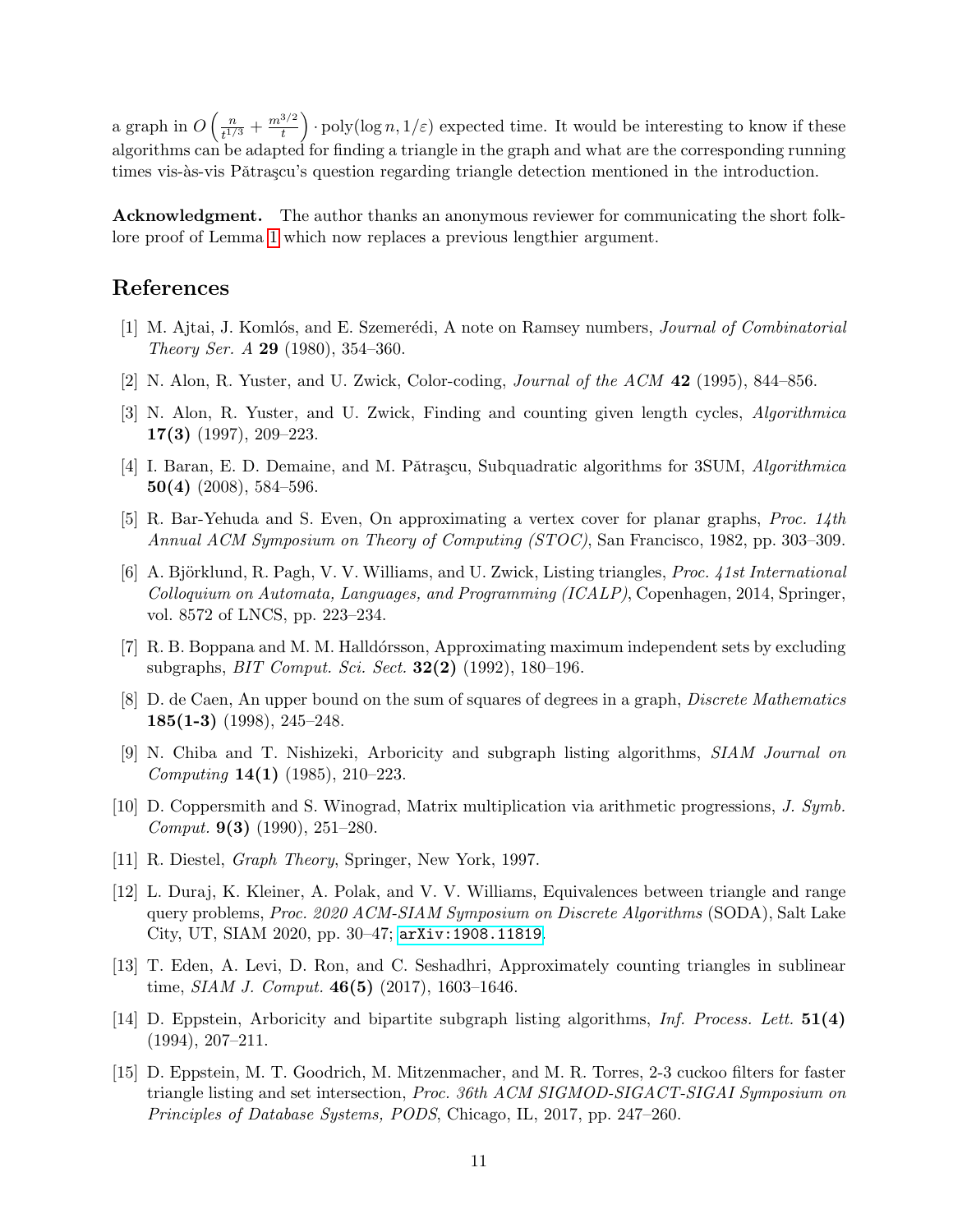- <span id="page-11-6"></span>[16] A. Gajentaan and M. H. Overmars, On a class of  $O(n^2)$  problems in computational geometry, Comput. Geom. 45(4) (2012), 140–152.
- <span id="page-11-14"></span>[17] J. Gimbel and C. Thomassen, Coloring triangle-free graphs with fixed size, Discrete Mathematics  $219(1-3)$  (2000), 275–277.
- <span id="page-11-5"></span>[18] O. Gold and M. Sharir, Improved bounds for 3SUM, k-SUM, and linear degeneracy, Proc. 25th Annual European Symposium on Algorithms, ESA 2017, LIPIcs, volume 87, pp. 42:1–42:13. Schloss Dagstuhl - Leibniz-Zentrum für Informatik, [https://doi.org/10.4230/LIPIcs.ESA.](https://doi.org/10.4230/LIPIcs.ESA.2017.42) [2017.42](https://doi.org/10.4230/LIPIcs.ESA.2017.42).
- <span id="page-11-4"></span>[19] A. Grønlund and S. Pettie, Threesomes, degenerates, and love triangles, Journal of ACM 65(4)  $(2018), 22:1-22:25.$
- <span id="page-11-8"></span>[20] F. Harary, Graph Theory, revised, Addison–Wesley, Reading, Massachusetts, 1972.
- <span id="page-11-10"></span>[21] J. Håstad, Clique is hard to approximate within  $n^{1-\epsilon}$ , Acta Mathematica 182 (1999), 105–142.
- <span id="page-11-11"></span>[22] D. Hochbaum, Approximating covering and packing problems: set cover, vertex cover, independent set, and related problems, in Approximation Algorithms for NP-Hard Problems (D. S. Hochbaum, editor), 1997, PWS Publishing Co., pp. 94–143.
- <span id="page-11-0"></span>[23] A. Itai and M. Rodeh, Finding a minimum circuit in a graph, SIAM Journal on Computing 7(4) (1978), 413–423.
- <span id="page-11-9"></span>[24] Michael R. Garey and David S. Johnson, Computers and Intractability: A Guide to the Theory of NP-Completeness, W.H. Freeman and Co., New York, 1979.
- <span id="page-11-13"></span>[25] J. H. Kim, The Ramsey number  $R(3,t)$  has order of magnitude  $t^2/\log t$ , Random Structures and Algorithms 7 (1995), 173–207.
- <span id="page-11-1"></span>[26] T. Kloks, D. Kratsch, and H. M¨uller, Finding and counting small induced subgraphs efficiently, Information Processing Letters  $74(3-4)$  (2000), 115-121.
- <span id="page-11-15"></span>[27] M. Kolountzakis, G. Miller, R. Peng, and C. Tsourakakis, Efficient triangle counting in large graphs via degree-based vertex partitioning, Internet Mathematics 8(1-2) (2012), 161–185.
- <span id="page-11-17"></span>[28] T. Kopelowitz, S. Pettie, and E. Porat, Dynamic set intersection, Proc. 14th International Symposium on Algorithms and Data Structures, WADS 2015, Victoria, BC, Canada, 2015, Springer, vol. 9214 of LNCS, pp. 470–481.
- <span id="page-11-12"></span>[29] T. Kopelowitz, S. Pettie, and E. Porat, Higher lower bounds from the 3SUM conjecture, Proc. 27th Annual ACM-SIAM Symposium on Discrete Algorithms, SODA 2016, Arlington, VA, 2016, pp. 1272–1287.
- <span id="page-11-7"></span>[30] D. R. Lick and A. T. White, k-degenerate graphs, Canadian Journal of Mathematics 22(5)  $(1970), 1082-1096.$
- <span id="page-11-2"></span>[31] U. Manber, Introduction to Algorithms - A Creative Approach, Addison-Wesley, Reading, Massachusetts, 1989.
- <span id="page-11-16"></span>[32] J. Matoušek, *Thirty-three Miniatures*, American Mathematical Society, 2010.
- <span id="page-11-3"></span>[33] M. Mitzenmacher and E. Upfal, Probability and Computing: Randomized Algorithms and Probabilistic Analysis, 2nd edition, Cambridge University Press, 2017.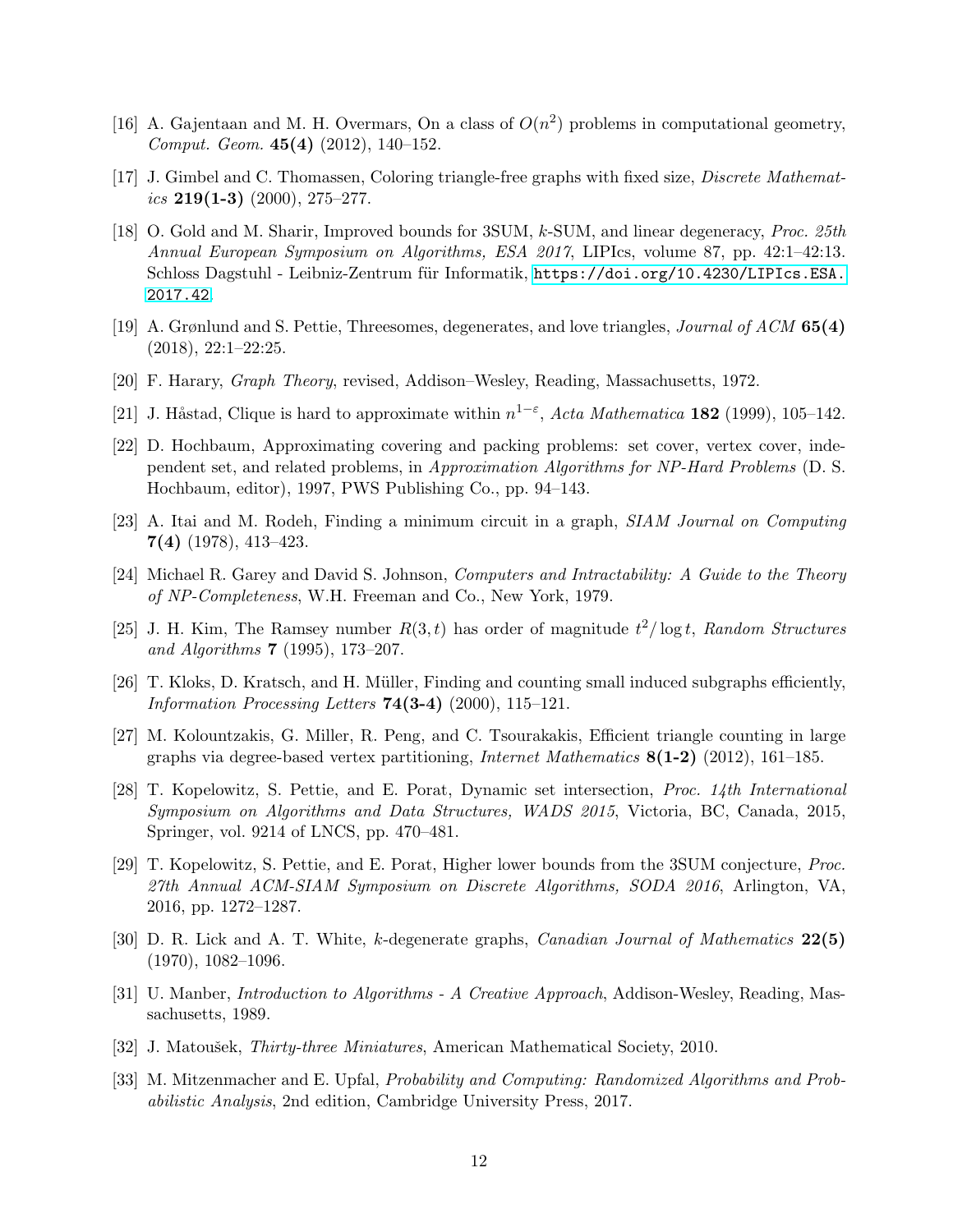- <span id="page-12-0"></span>[34] B. Monien, How to find long paths efficiently, Annals of Discrete Mathematics 25 (1985), 239–254.
- <span id="page-12-12"></span>[35] R. Motwani, J. Naor, and P. Raghavan, Randomized approximation algorithms in combinatorial optimization, in Approximation Algorithms for NP-Hard Problems (D. S. Hochbaum, editor), 1997, PWS Publishing Co., pp. 447–481.
- <span id="page-12-3"></span>[36] C. St. J. A. Nash-Williams, Edge-disjoint spanning trees of finite graphs, Journal of the London Mathematical Society **36** (1961), 445-450.
- <span id="page-12-4"></span>[37] C. St. J. A. Nash-Williams, Decomposition of finite graphs into forests, *Journal of the London Mathematical Society*  $1(1)$  (1964), 12–12.
- <span id="page-12-16"></span>[38] M. Ortmann and U. Brandes, Triangle listing algorithms: back from the diversion, Proc. 16th Workshop on Algorithm Engineering and Experiments, ALENEX 2014, Portland, Oregon, 2014, pp. 1–8.
- <span id="page-12-1"></span>[39] C. H. Papadimitriou and M. Yannakakis, The clique problem for planar graphs, Information *Processing Letters*  $13(4/5)$  (1981), 131–133.
- <span id="page-12-2"></span>[40] M. Pǎtraṣcu, Towards polynomial lower bounds for dynamic problems, *Proceedings 42nd ACM* Symposium on Theory of Computing, (STOC), Cambridge, Massachusetts, 2010, pp. 603–610.
- <span id="page-12-15"></span>[41] S. Poljak, A note on stable sets and colorings of graphs, Commentationes Mathematicae Universitatis Carolinae 15(2) (1974), 307–309.
- <span id="page-12-9"></span>[42] I. Rivin, Counting cycles and finite dimensional  $L^p$  norms, Advances in Applied Mathematics 29(4) (2002), 647–662.
- <span id="page-12-7"></span>[43] T. Schank, Algorithmic Aspects of Triangle-Based Networks Analysis, PhD thesis, Universität Fridericiana zu Karlsruhe (TH), 2007.
- <span id="page-12-8"></span>[44] T. Schank and D. Wagner, Finding, counting and listing all triangles in large graphs, an experimental study, 35 pages. A short version in Proc. 4th International Workshop on Experimental and Efficient Algorithms, (WEA), Santorini Island, Greece, Springer, vol. 3503 of LNCS, 2005, pp. 606–609.
- <span id="page-12-14"></span>[45] P. Turán, On an external problem in graph theory, Mat. Fiz. Lapok  $48$  (1941), 436-452.
- <span id="page-12-5"></span>[46] W. Tutte, On the problem of decomposing a graph into n connected factors, Journal of the London Mathematical Society 36 (1961), 221–230.
- <span id="page-12-10"></span>[47] D. P. Williamson and D. B. Shmoys, The Design of Approximation Algorithms, Cambridge University Press, 2011.
- <span id="page-12-13"></span>[48] G. J. Woeginger, Open problems around exact algorithms, *Discret. Appl. Math.* **156(3)** (2008), 397–405.
- <span id="page-12-6"></span>[49] X. Zhou and T. Nishizeki, Edge-coloring and f-coloring for various classes of graphs, J. Graph Algorithms Appl.  $3(1)$  (1999), 1–18.
- <span id="page-12-11"></span>[50] D. Zuckerman, Linear degree extractors and the inapproximability of Max Clique and Chromatic Number, *Theory of Computing*  $3(1)$  (2007), 103–128.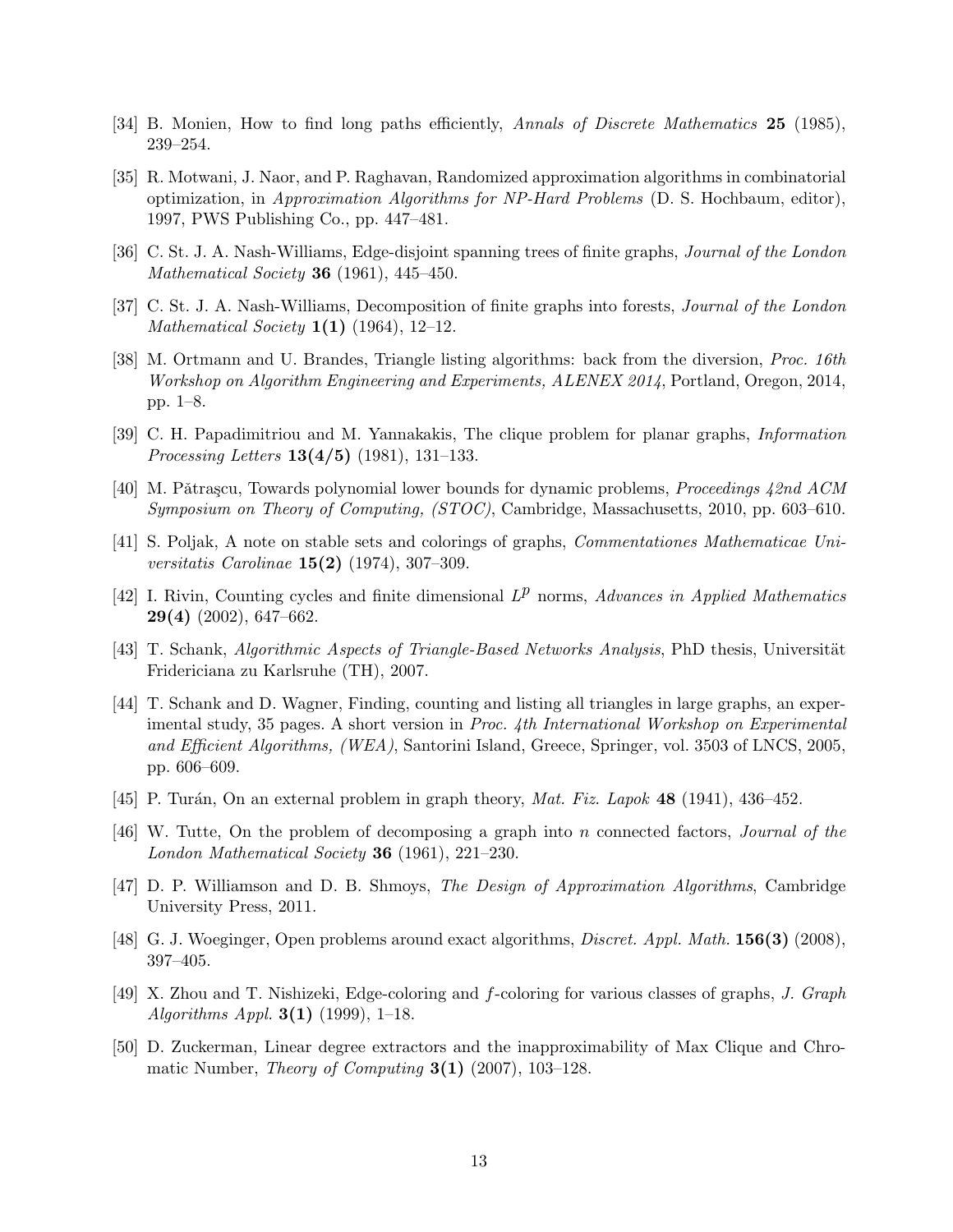# <span id="page-13-0"></span>A Previous algorithms for triangle counting and enumeration

#### A.1 Early algorithms

The algorithms of Itai and Rodeh (1978). The authors presented three methods for finding triangles. Initially intended for triangle detection (i.e., finding a triangle in the graph if there is one), the first algorithm [\[23\]](#page-11-0) runs in  $O(m^{3/2})$  time. The algorithm can be extended to list all triangles within the same  $O(m^{3/2})$  overall time and works as follows:

#### $IrAI-RODEH(G)$

**Input:** an undirected graph  $G = (V, E)$ 

- 1 Find a spanning tree for each connected component of G
- 2 List all triangles containing at least one tree edge
- 3 Delete the tree edges from G and go to Step 1

The second is a randomized algorithm that checks whether there is an edge contained in a triangle. It runs in  $O(mn)$  worst-case time and  $O(n^{5/3})$  expected time. The third algorithm relies on Boolean matrix multiplication and runs in  $O(n^{\omega})$  time. (Boolean matrix multiplication can be reduced to standard matrix multiplication; see [\[31,](#page-11-2) Ch. 10.2.4] for details.) See [\[32,](#page-11-16) Ch. 10] for a short exposition of this elegant method.

The algorithm of Chiba and Nishizeki (1985). The algorithm of Chiba and Nishizeki [\[9\]](#page-10-3) uses a vertex-iterator approach for listing all triangles in G. It relies on the observation that each triangle containing a vertex  $v$  corresponds to an edge joining two neighbors of  $v$ . The authors propose to represent the graph with doubly-linked adjacency lists and mutual references between the two stubs of an edge to ensure that each deletion takes constant time. Here we include a more compact version as described by Ortmann and Brandes [\[38\]](#page-12-16), who also developed an improved version that avoids double linkage and vertex deletion altogether.

```
CHIBA-NISHIZEKI(G)Input: an undirected graph G = (V, E)1 Sort vertices such that \deg(v_1) \geq \deg(v_2) \geq \ldots \deg(v_n)2 for u = v_1, v_2, \ldots, v_{n-2} do
 3 foreach vertex v \in N(u) do mark v
 4 for each vertex v \in N(u) do
 5 for each vertex w \in N(v) do
 6 if w is marked then output triangle uvw7 end
 8 unmark v
 9 end
10 G \leftarrow G - u11 end
```

```
 [9] showed that their algorithm runs in O(m\alpha) time and also that \alpha =Of \sqrt{m}; consequently, the running time is O(m^{3/2}), which is tight in the worst case. Since their
algorithm lists all triangles in time O(m^{3/2}), the following combinatorial bound is implied.
```
Corollary 2. ([\[23,](#page-11-0) [9\]](#page-10-3)) For any graph G of order n with m edges and arboricity  $\alpha$ , G contains  $O(m\alpha) = O(m^{3/2})$  triangles.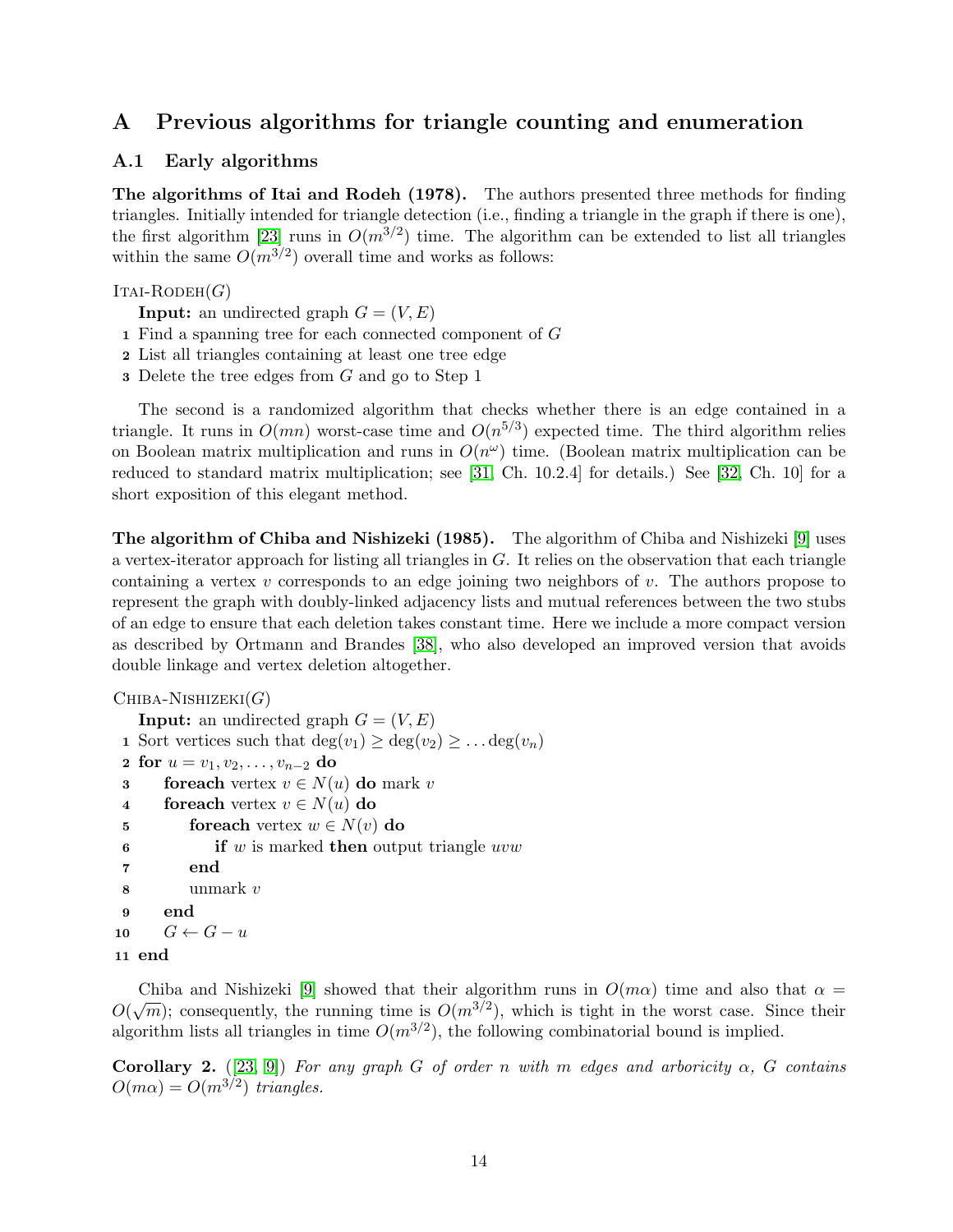It is very likely that the  $O(m^{3/2})$  upper bound on the number of triangles in a graph is much older than these references indicate. In any case, other proofs are worth mentioning [\[13,](#page-10-11) [27\]](#page-11-15), including algebraic ones [\[42\]](#page-12-9). We provide yet another one in Subsection [2.1.](#page-4-0)

Ortmann and Brandes [\[38\]](#page-12-16) gave a survey of other approaches, including edge-iterators. Algorithms in this category iterate over all edges and intersect the neighborhoods of the endpoints of each edge. We refer the interested reader to the references therein. A straightforward neighborhood merge requires  $O(\deg(u) + \deg(v))$  time per edge uv; however, this is not good enough to list all triangles in  $O(m^{3/2})$  time. Two variants developed by Shanks [\[43\]](#page-12-7) use  $O(m)$  extra space to represent neighborhoods in hash sets and obtain the intersection in  $O(\min(\deg(u), \deg(v)))$  time; and this suffices for listing all triangles in  $O(m^{3/2})$  time.

The algorithm of Alon, Yuster and Zwick (1997). The authors showed that deciding whether a graph contains a triangle and finding one if it does (or counting all triangles in a graph) can be done in  $O(m^{2\omega/(\omega+1)}) = O(m^{1.41})$  time [\[3\]](#page-10-2). The idea is to find separately triangles for which at least one vertex has low degree (for an appropriately set threshold) and triangles whose all three vertices have high degree. Triangles of the latter type are handled using matrix multiplication in a smaller subgraph. The edge triangle counting problem mentioned in Section [1](#page-0-0) can be also solved within the same time by the above algorithm.

#### A.2 Recent algorithms

Recently Björklund et al. [\[6\]](#page-10-12) have obtained output-sensitive algorithms for finding (and listing) all triangles in a graph. Their algorithms are tailored for dense and sparse graphs. The corresponding running times are

$$
\tilde{\mathcal{O}}(n^{\omega}+n^{3(\omega-1)/(5-\omega)}t^{2(3-\omega)/(5-\omega)}) \text{ and } \tilde{\mathcal{O}}(m^{3(\omega-1)/(5-\omega)}t^{(3-\omega)/(5-\omega)}),\tag{9}
$$

respectively. For  $t \sim m^{3/2}$  the latter bound becomes  $\tilde{\mathcal{O}}(m^{3/2})$  and is therefore larger than the  $O(m^{3/2})$  bound by a  $n^{o(1)}$  factor. As such, the worst-case running time of  $O(m^{3/2})$  of the algorithms in Section [2](#page-4-2) is still the best for general graphs in terms of  $m$ . If a graph contains  $T$  triangles and it is required to only list t of them, Björklund et al.  $[6]$  gave an algorithm running in time

$$
\tilde{\mathcal{O}}\left(n^{\omega} + \left(\left(\frac{t}{T}\right)^{1/3} n\right)^{3(\omega - 1)/(5 - \omega)} t^{2(3 - \omega)/(5 - \omega)}\right).
$$
\n(10)

As such, the time taken by their algorithm for triangle detection  $(t = 1)$  does not beat  $O(n^{\omega})$ .

Several recent approaches provide asymptotic improvements by taking advantage of the bit-level parallelism offered by the word-RAM model. Although they do not appear to be very practical, these methods asymptotically improve on the  $O(m\alpha + k)$  running time of the earlier algorithms (in particular that in [\[9\]](#page-10-3)) as follows.

Kopelowitz etal [\[28\]](#page-11-17) introduced a dynamic set intersection data structure and used it to list the triangles in a graph G in  $O(m(\alpha \log^2 w/w + \log w) + k)$  expected time in the word-RAM (a.k.a. practical RAM) model. Here w is the number of bits in a machine word.

Given a connected graph G with arboricity  $\alpha$  and k triangles, Eppstein et al. [\[15\]](#page-10-13) used 2-3 cuckoo filters and hash tables to list all triangles in  $O(\alpha m \log w/w + k)$  expected time in the word-RAM model.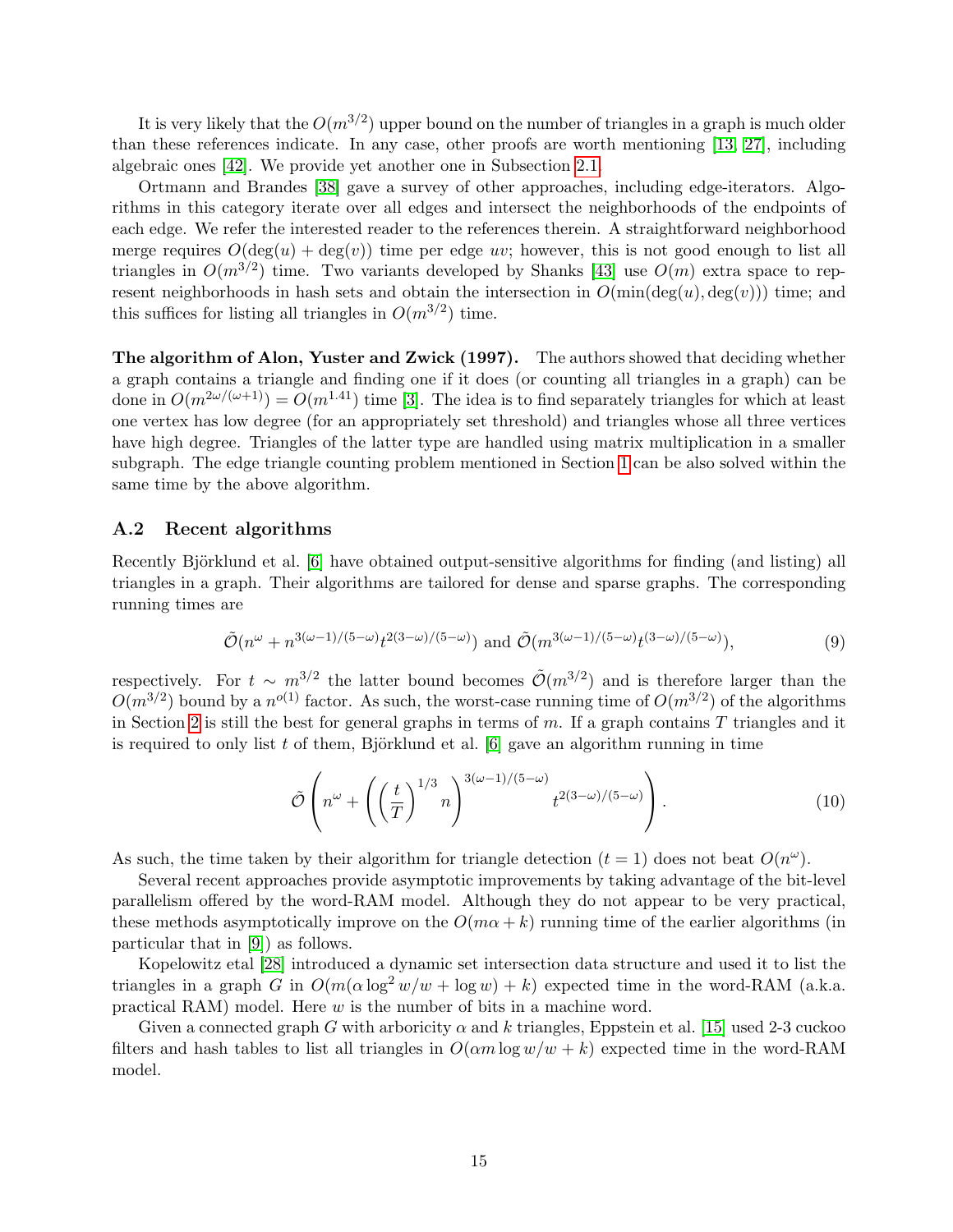# <span id="page-15-0"></span>B Analysis of Algorithm Approx-Count

We first estimate the running time. Let  $\mu_X = \mathbb{E}[X] = n^{1-\delta}$ . By Chernoff bounds on the sum of Bernoulli trials [\[33,](#page-11-3) Thm. 4.4] and taking [\(5\)](#page-7-1) into account, we have

$$
\text{Prob}(X \ge 6\mu_X) = \text{Prob}(X \ge 6n^{1-\delta}) \le 2^{-6n^{1-\delta}} \le 2^{-n^{3/4}}.\tag{11}
$$

This yields

$$
\mathcal{E}[X^{\omega}] \le \text{Prob}(X \le 6\mu_X) \cdot (6\mu_X)^{\omega} + \text{Prob}(X \ge 6\mu_X) \cdot n^{\omega}
$$
  
\$\le \left(6n^{1-\delta}\right)^{\omega} + 2^{-n^{3/4}}n^{\omega} = O\left(n^{\omega(1-\delta)}\right).

For  $i = 1, \ldots, m$ , define the indicator random variables  $Y_i$  by

$$
Y_i = \begin{cases} 1 & \text{if edge } i \text{ appears in } G[U] \\ 0 & \text{else.} \end{cases}
$$

We have  $E[Y_i] = p^2$ . Then  $Y = \sum_{i=1}^m Y_i$ . Note that the variables  $Y_i$  are (in general) not independent. The variance of  $Y$  is given by

$$
Var[Y] = Var\left[\sum_{i=1}^{m} Y_i\right] = \sum_{i=1}^{m} Var[Y_i] + 2\sum_{i < j} Cov(Y_i, Y_j). \tag{12}
$$

We have

$$
Var[Y_i] = E[Y_i] - (E[Y_i])^2 \le E[Y_i] = p^2
$$
,

and

$$
Cov(Y_i, Y_j) = E[Y_i Y_j] - E[Y_i]E[Y_j]
$$
  
= 
$$
\begin{cases} 0 & \text{if the two edges have no vertex in common,} \\ p^3 - p^4 & \text{if the two edges have a vertex in common.} \end{cases}
$$

 $\sum_{n}$ The number of pairs of edges having a common vertex is (see for instance [\[8\]](#page-10-14)):  $\frac{n}{v \in V} \left(\frac{\deg(v)}{2}\right)$  $\binom{z(v)}{2} \leq mn$ . This implies

$$
\sum_{i < j} \text{Cov}(Y_i, Y_j) \le mmp^3, \text{ thus } \text{Var}[Y] \le mp^2 + 2mnp^3.
$$

Let  $\mu_Y = E[Y] = mn^{-2\delta}$ . Taking [\(6\)](#page-7-2) into account and applying Chebyshev's inequality [\(1\)](#page-2-0) to Y yields

$$
\text{Prob}(|Y - \mu_Y| \ge \mu_Y) \le \frac{\text{Var}[Y]}{\mu_Y^2} \le \frac{mp^2 + 2mnp^3}{m^2p^4} = \frac{1 + 2np}{mp^2} = O\left(\frac{n^{1+\delta}}{m}\right).
$$

Consequently we obtain

$$
\mathcal{E}\left[Y^{\frac{2\omega}{\omega+1}}\right] \le \text{Prob}(Y \le 2\mu_Y) \cdot (2\mu_Y)^{\frac{2\omega}{\omega+1}} + \text{Prob}(Y \ge 2\mu_Y) \cdot m^{\frac{2\omega}{\omega+1}} \n= O\left(\left(mn^{-2\delta}\right)^{\frac{2\omega}{\omega+1}} + \frac{n^{1+\delta}}{m} \cdot m^{\frac{2\omega}{\omega+1}}\right) = O\left(\left(mn^{-2\delta}\right)^{\frac{2\omega}{\omega+1}}\right),
$$